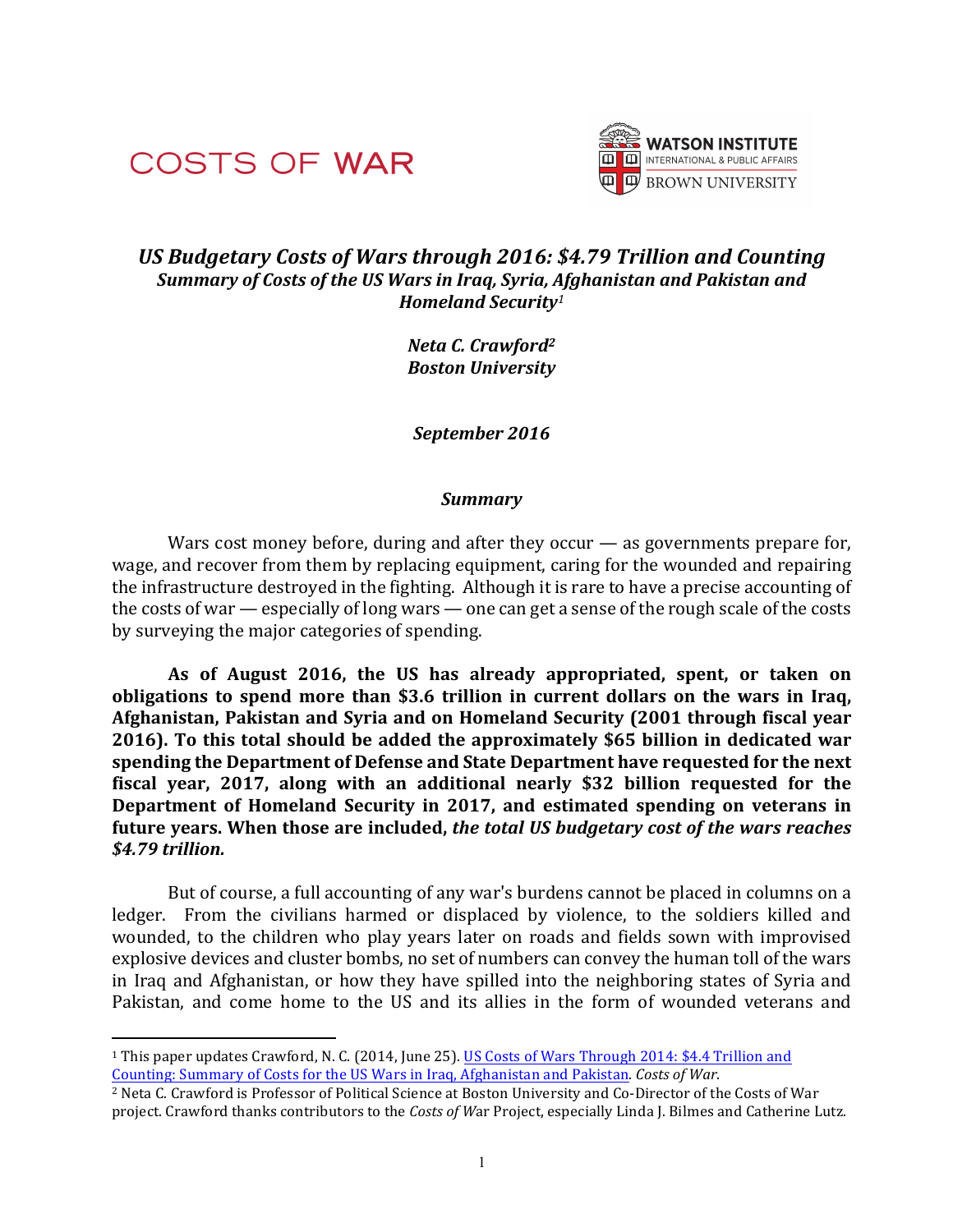contractors. Yet, the expenditures noted on government ledgers are necessary to apprehend, even as they are so large as to be almost incomprehensible.<sup>3</sup>

The United States government's definitions of the threat and the scope of the wars, the size of US commitments to these wars in terms of numbers of troops and equipment, and what counts officially as war-related expenditures have shifted over time. Congress and the Executive Branch describe the wars in Afghanistan, Pakistan, Iraq, and Syria as Overseas Contingency Operations (OCO). The scope of the wars has widened into Syria, and the US has slowed the pace of its withdrawal from Afghanistan. These are the major OCO discussed below. (Smaller operations are underway in Africa, Central America and Europe.) The Budget Control Act of 2011 and sequestration (automatic across-the-board spending cuts) has made it difficult to track how money is actually spent.<sup>4</sup>

War spending has occurred in several categories. A large portion of the costs of these wars are Congressional appropriations for the State Department and Department of Defense (DOD). If one simply highlights these budgetary allocations so far in the major war zones and for defense of US airspace and bases, the US has spent more than \$1.7 trillion for combat and reconstruction. (See Tables 1 and 2, which include the spending requests for FY2017).<sup>5</sup> There is other global war on terror-related spending — including additions to the Pentagon base budget and spending in the Department of Veterans Affairs. Further, Homeland Security spending has increased by more than \$500 billion for missions related to preventing and responding to potential terrorist attacks.

In addition, any reasonable estimate of the costs of the wars includes the fact that each war entails essentially signing rather large promissory notes to fulfill the US obligations for medical care and support for wounded veterans. These future obligations will total approximately an additional \$1 trillion in medical and disability payments and additional administrative burden through 2053. Table 1 summarizes the categories and amount of spending and obligations undertaken from September 2001 to the present fiscal year, rounded to the nearest billion dollars.<sup>6</sup>

<sup>&</sup>lt;sup>3</sup> On calculating the costs of wars, see: Stiglitz, J. E., & Bilmes, L. J. (2012). Estimating the Costs of War: Methodological Issues, with Applications to Iraq and Afghanistan. In M. Garfinkel & S. Skaperdas (Eds.), *Oxford* Handbook of the *Economics of Peace and Conflict*. Oxford: Oxford University Press.

<sup>&</sup>lt;sup>4</sup> In June 2014, I reported the costs of the major wars and Operation Noble Eagle, including OCO, homeland security, veterans, future obligations and war interest was about \$4.4 trillion. Crawford, N. C. (2014, June 25). US Costs of Wars Through 2014: \$4.4 Trillion and Counting: Summary of Costs for the US Wars in Iraq, Afghanistan and Pakistan. Costs of War.

<sup>&</sup>lt;sup>5</sup> All calculations are made and reported in current dollars. The figures are rounded to the nearest billion dollars.

 $6$  These are conservative estimates. There is considerable fuzziness in Pentagon spending, and especially with regard to spending for Pakistan in the DOD budget. Moreover, the official Pakistan war spending does not include weapons and other military equipment that the US donates to Pakistani military forces. There is potential for some double counting of Pakistan-related spending.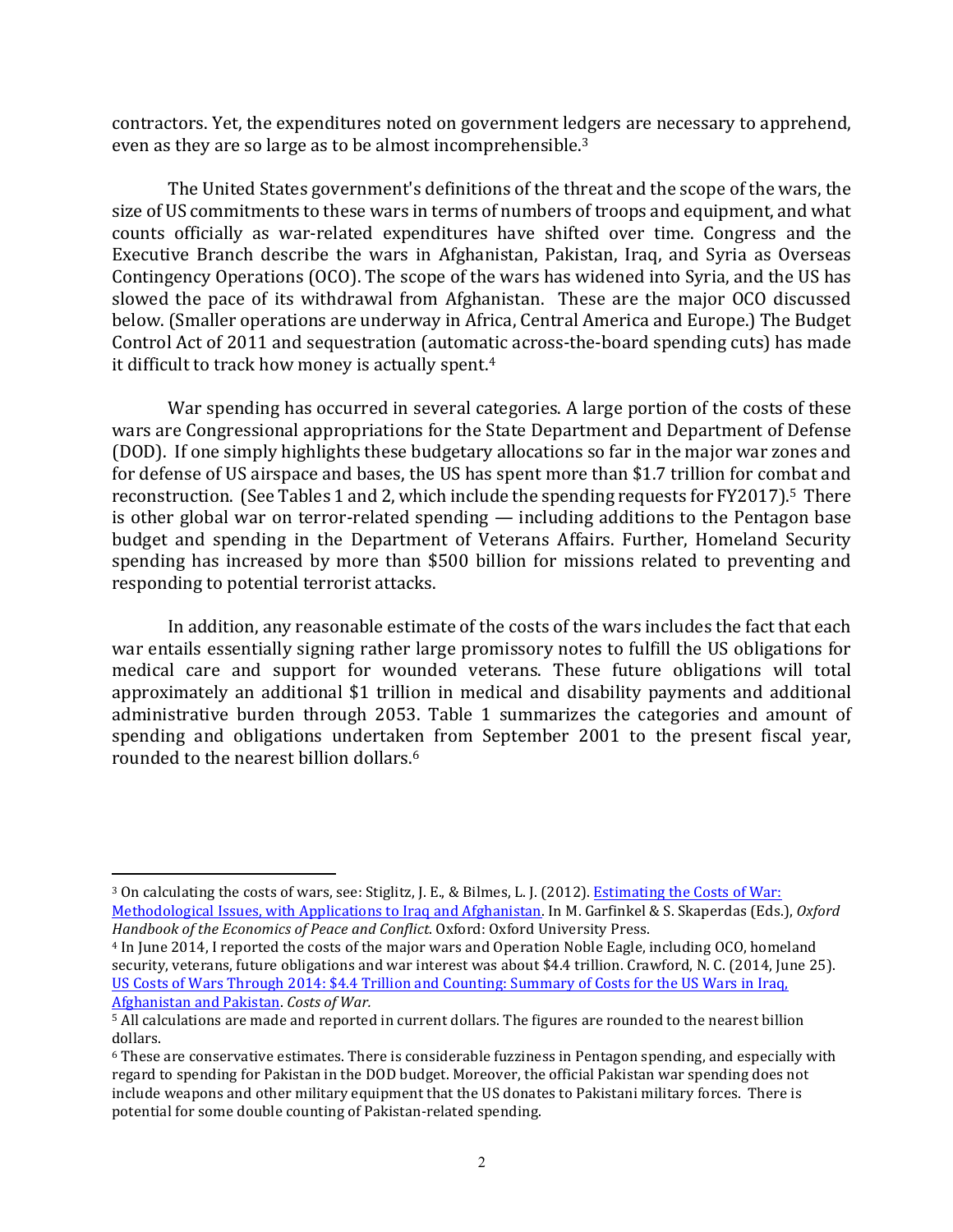| Category                                                                                                              | \$ Billion |
|-----------------------------------------------------------------------------------------------------------------------|------------|
| DOD and State (Overseas Contingency Operations or OCO) FY2001-2016                                                    | 1,742      |
| Other War-Related: estimated additional DOD base budget (\$733 B) and<br>Veterans (\$213 B) spending, FY2001 - FY2016 | 946        |
| Homeland Security spending for prevention and response to terrorism,<br>FY2001-FY2016                                 | 548        |
| Interest on borrowing for wars, FY2001-FY2016                                                                         | 453        |
| <b>Total War Appropriations and War-Related Spending through 2016</b>                                                 | 3,689      |
| Estimated Future Obligations for Veterans Medical and Disability 2017 -<br>20538                                      | 1,000      |
| FY2017 Request for DOD and State OCO, incl. Afghanistan, Iraq/Syria                                                   | 66         |
| FY2017 Request for Homeland Security for prevention and response to<br>terrorism                                      | 37         |
| <b>Total Spending and Future Obligations through 2053</b>                                                             | 4,792      |

The Obama administration has requested money to support a continued military presence and war in Afghanistan and Iraq and plans operations for several more years. After announcing a withdrawal of US forces in Afghanistan for 2017, the Obama administration announced in mid-2016 that a planned reduction of US troops would go more slowly than previously announced.<sup>9</sup> The Obama administration requested more than \$44 billion for FY2017 for the Afghanistan war, a number that will likely increase as the US military presence is sustained. In addition, the Obama administration has requested additional OCO funds for missions around the globe  $-$  including \$13.8 billion funds for FY2017 to continue the war against ISIS in Iraq and Syria (Operation Inherent Resolve) and to shore up the Iraqi regime. $^{10}$ The Obama administration requested about \$35 billion for the Department of Homeland Security related to preventing, disrupting, and responding to terrorist attacks.<sup>11</sup>

Some observers argue that the Pentagon's estimates for future war spending are conservative. For example, the Congressional Budget Office projects that that costs of executing the Pentagon's plans in future years will be higher than the Pentagon has suggested in its own projections.<sup>12</sup> Further, reporting for previous spending is not always accurate. For instance, in June 2016, the Inspector General of the Department of Defense published a report showing that the Air Force has underreported the costs of its air war in Syria. A few years

<sup>&</sup>lt;sup>7</sup> Rounded to the nearest \$billion. See Table 5 for a breakdown of these costs by Federal Department. <sup>8</sup> For a discussion of her methods and assumptions, see Bilmes, L. J. (2016). A Trust Fund for Veterans. *Democracy:* A Journal of Ideas, *Winter* 2016 (39); and Bilmes, L. J. (2013, March). The Financial Legacy of Iraq and Afghanistan: How Wartime Spending Decisions Will Cancel Out the Peace Dividend. Costs of War.

<sup>9</sup> Ryan, M., & DeYoung, K. (2016, July 6). Obama Alters Afghanistan Exit Plan Once More, Will Leave 8,400 Troops. *The Washington Post*. 

<sup>&</sup>lt;sup>10</sup> Office of the Under Secretary of Defense (Comptroller). (2016, February). *Defense Budget Overview: United States Department of Defense Fiscal Year 2017 Budget Request*. 

<sup>&</sup>lt;sup>11</sup> See Office of Management and Budget. (2016). *Analytical Perspectives: Homeland Security Funding Analysis*.

<sup>&</sup>lt;sup>12</sup> Congressional Budget Office. (January 2016). *Long-Term Implications of the 2016 Future Years Defense Program.* Washington, DC: Author.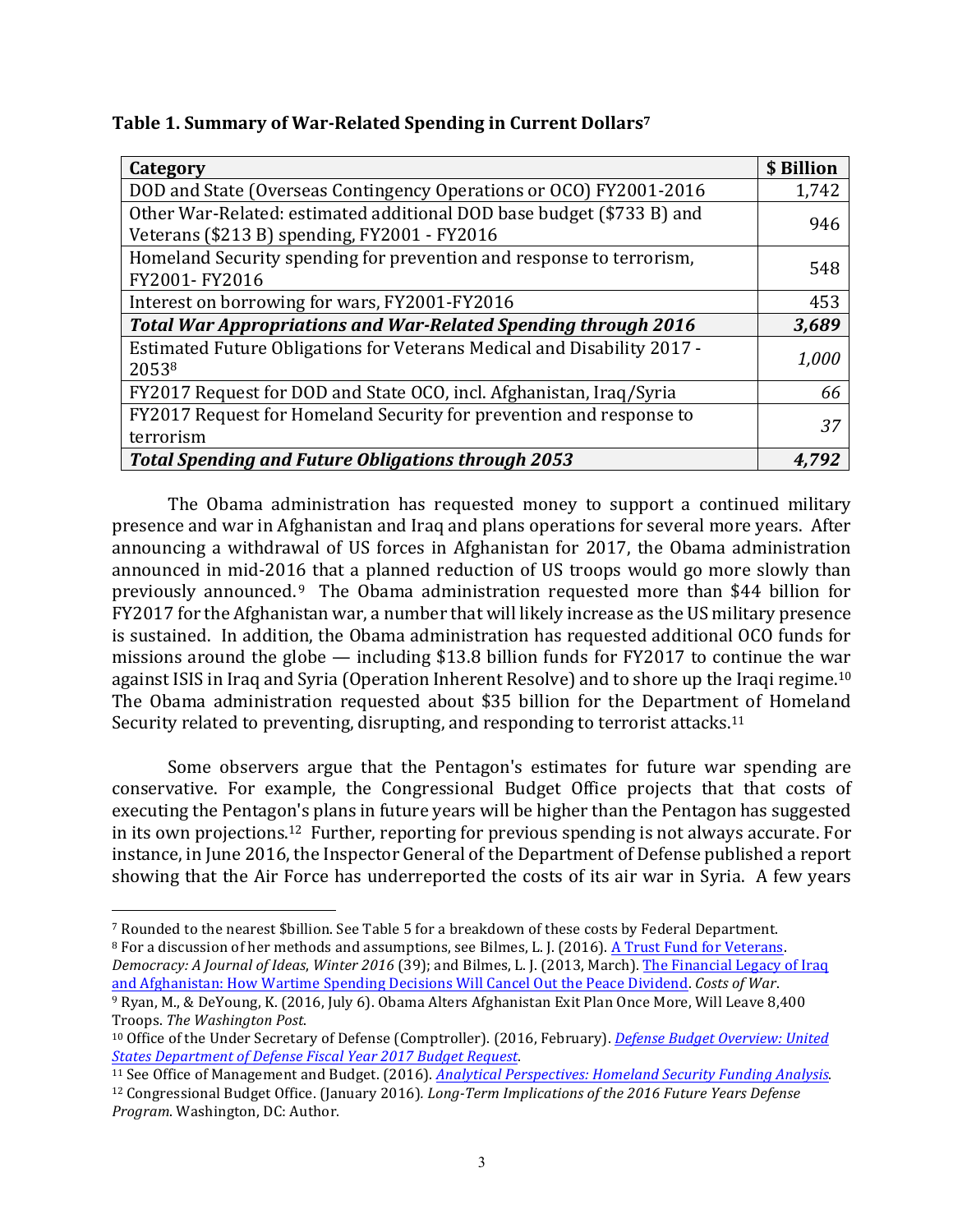earlier, the Inspector General reported that the Marine Corp had produced unreliable data that included inaccuracies totaling more than \$1 billion in FY2008.<sup>13</sup>

But even if the US stopped spending on war at the end of this fiscal year, interest costs alone on borrowing to pay for the wars will continue to grow apace. Interest costs for **overseas contingency operations spending alone are projected to add more than \$1** trillion dollars to the national debt by 2023. By 2053, interest costs will be at least \$7.9 trillion unless the US changes the way it pays for the wars.

# *What Counts as a Cost of War?*

There are many costs of war that could be quantified and many ways to count those costs. Much less comprehensive accounts of US war spending are available from the US Department of Defense.<sup>14</sup> One could say that the only relevant costs are those associated with Pentagon and State Department spending, in which case, the total costs of the Overseas Contingency Operations including the wars in Afghanistan and Iraq would be about \$1.7 trillion.

While such focused accounts are useful for some purposes, they understate the wider budgetary impact of the wars and their long term implications for US federal and state government spending. The most recent Congressional Research Service (CRS) report on the costs of the main wars and other related expenses (December 2014) by Amy Belasco, CRS specialist in Defense Policy and Budget, takes a more comprehensive view of the costs of the wars.<sup>15</sup> Belasco includes, for instance, some of the costs of veterans' care. Belasco is admittedly

<sup>&</sup>lt;sup>13</sup> The Pentagon provides limited visibility in its accountability. See Government Accountability Office. (2005, September). Global War On Terrorism: DOD Needs to Improve the Reliability of Cost Data and Provide Additional *Guidance to Control Costs* (Report No. GAO-05-882). Washington, DC: Author; Inspector General, US Department of Defense. (2016, June 23). *Additional Controls Needed to Issue Reliable Cost of War Reports that Accurately Reflect the Status of Air Force Operation Inherent Resolve Funds*. Retrieved from 

http://www.dodig.mil/pubs/documents/DODIG-2016-102.pdf; Inspector General, US Department of Defense. (2011, July 22). *Cost of War Data for Marine Corps Contingency Operations were not Reliable*. Retrieved from http://www.dodig.mil/pubs/documents/D-2011-090.pdf

<sup>&</sup>lt;sup>14</sup> For example, an unclassified Pentagon accounting of *Costs of War through November 30, 2012* reports different figures from the Belasco CRS report of  $2011 -$  in some years lower, perhaps due to rounding, and in some years higher for reasons that are only sometimes explained. Further, this DOD report does not include related State Department spending, and omits "non-DOD classified programs." The DOD report puts "total costs" of war at 1,206.6 billion from 9/11/2001 through 30 November 2012. Source: Office of the Assistant Secretary of Defense for Public Affairs. (2013, January 2). *Costs of War Update as of November 30, 2012*. Washington, DC: Department of Defense.

<sup>&</sup>lt;sup>15</sup> Belasco, A. (2014, December 8). *The Cost of Iraq, Afghanistan, and Other Global War on Terror Operations Since*  $9/11$ . Washington, DC: Congressional Research Service. This is an update of her previous reports, including Belasco, A. (2011, March 29). The Cost of Iraq, Afghanistan, and Other Global War on Terror Operations *Since* 9/11. Washington, DC: Congressional Research Service. More recent numbers on appropriations are found in Towell, P., & Belasco, A. (2014, January 8). *Defense: FY2014 Authorization and Appropriations*. Washington, DC: Congressional Research Service. Towell and Belasco's paper recounts the uncertainty over budgeting due to the Budget Control Act, sequester and continuing resolutions in late 2013.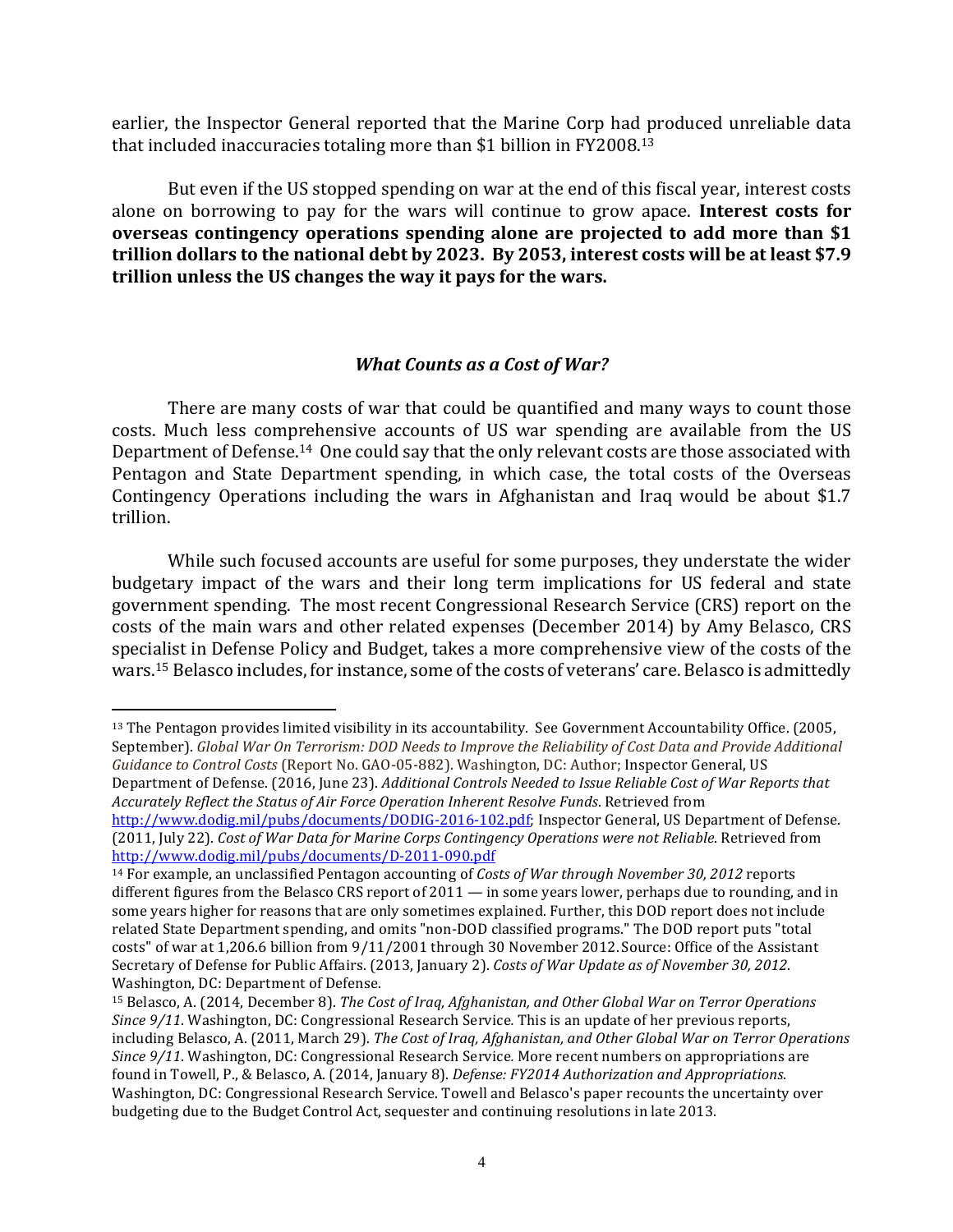$circ$  circumscribed by the accounting practices in the Pentagon  $-$  which she diplomatically notes others describe as entailing "limited transparency."<sup>16</sup> Despite these and other difficulties, Belasco's outstanding work remains an authoritative accounting of major expenses and I have relied on her reporting of DOD and State Department/USAID spending through Fiscal Year 2014. 

Yet Belasco's report does not include everything that is relevant to an accounting of the cost of the post-9/11 US wars. For instance, it does not include the Homeland Security budget related to terrorism. Further, while Belasco does count appropriations for VA medical expenses, she does not consider the costs of future obligations to veterans nor estimate the costs of interests on borrowing to pay for the wars. Belasco notes that, "Other observers and analysts define war costs more broadly than congressional appropriations and include estimates of the life-time costs of caring for OEF/OIF/OND veterans, imputed interest costs on the deficit, or increases in DOD's base budget deemed to be a consequence of support for the war. Such costs are difficult to compute, subject to extensive caveats, and often based on methodologies that may not be appropriate." $17$ 

Belasco is correct. The approach taken by the *Costs of War* project based at Brown University, and by Bilmes and Stiglitz, is more comprehensive, and some of the estimates, especially of likely increases to the Pentagon base budget and future costs, *are* subject to important caveats, discussed below. $18$  Indeed, there are many ways to think about the costs of the US war depending on one's assumptions about the scope of the wars, how emergency costs differ from and are related to the costs that have been institutionalized in the Pentagon's base budget, and how to estimate the future obligations for the care of veterans as a cost of the on-going wars. Further, Congress has not funded these wars as it has funded past wars, by enacting a war tax or selling large numbers of war bonds, which would made these "pay as you go" wars.<sup>19</sup> Hence DOD and State Department OCO spending are considered here as borrowed. We include the costs of borrowing as an expense, just as individuals would include the costs of borrowing on a home or a car when they calculate their expenses.

Further, the United States Congress has used a definition of emergency funding for the wars as spending that is "unanticipated" — "sudden," "urgent," unforeseen" and "temporary.<sup>" 20</sup> But some costs of the wars do not fall into the category of emergency spending; these expenses have been institutionalized, for example, into the spending of the Departments of Veterans Affairs, Defense, and Homeland Security.

Other costs can be anticipated and estimated because they are future *obligations* —

<sup>&</sup>lt;sup>16</sup> Belasco, A. (2011, March 29). *The Cost of Iraq, Afghanistan, and Other Global War on Terror Operations Since* 9/11, p. 42. Washington, DC: Congressional Research Service.

<sup>&</sup>lt;sup>17</sup> Belasco, A. (2011, March 29). *The Cost of Iraq, Afghanistan, and Other Global War on Terror Operations Since* 9/11, p. 3. Washington, DC: Congressional Research Service.

<sup>18</sup> Stiglitz, J. E., & Bilmes, L. J. (2008). The Three Trillion Dollar War: The True Costs of the Iraq Conflict. New York: Norton.

 $19$  The Treasury Department did sell a small number of Patriot Savings bonds from December 2001 to December 2011. See Treasury Direct. (2013). *The Patriot Savings Bond* 

<sup>&</sup>lt;sup>20</sup> Budget Control Act of 2011, Pub. L. No. 112-25, 125 Stat. 240 (2011).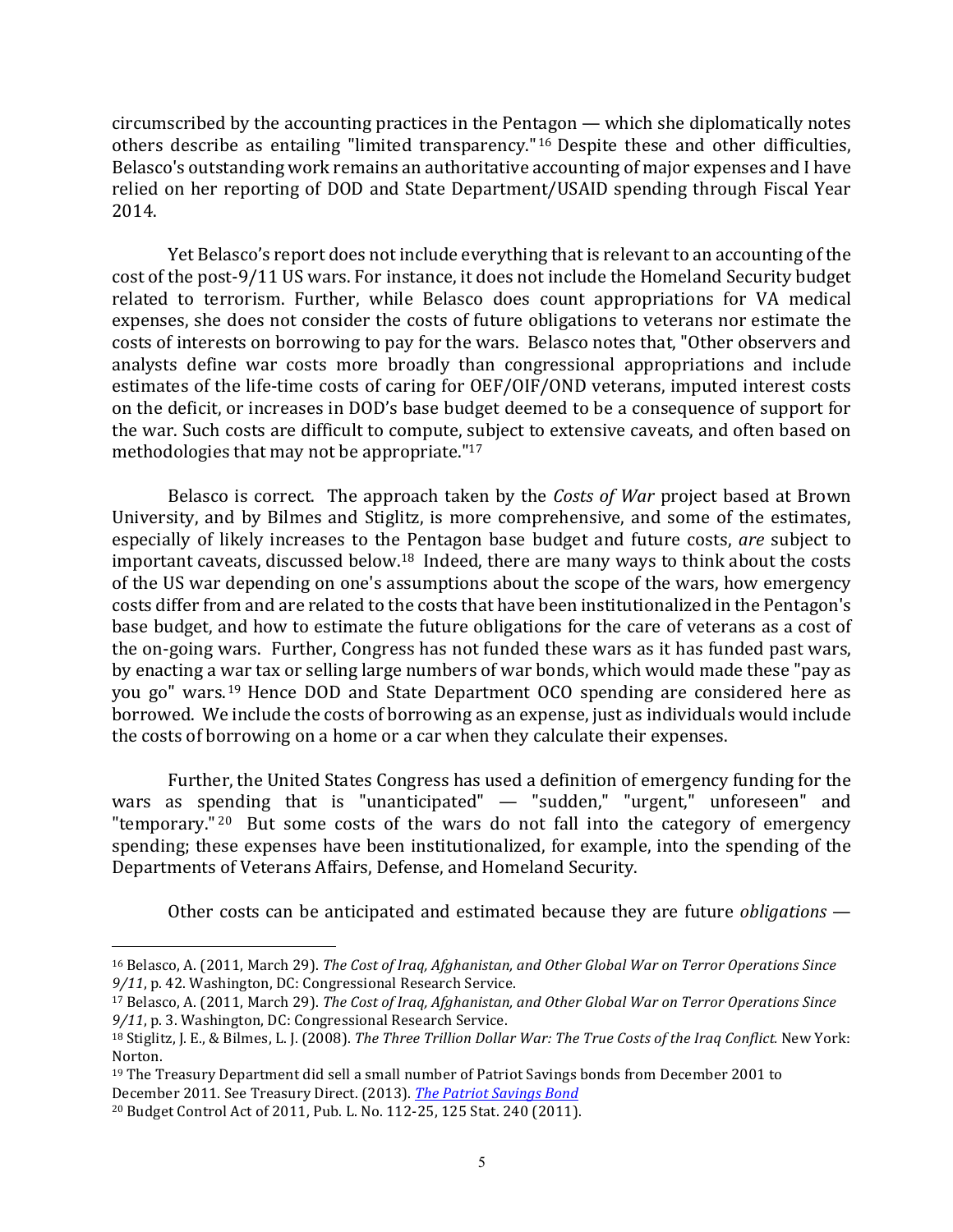namely the costs of veteran's future medical care and disability payments. It is important to keep the future costs of veterans' care in mind precisely because these obligations will be enormously costly. The VA has struggled to care for the influx of the veterans of the post-9/11 wars even as the total number of veterans has declined from 26 million to 21.6 million in this period in part because it had not anticipated the number nor the complexity of the new veterans' medical needs.

But there are areas of uncertainty. For instance, the *Costs of War* project estimates of future costs of interest on the debt associated with war could be high if the US chooses to change the way it pays for the wars  $-$  for instance by increasing taxes or selling war bonds. Or these projections could be low if the US continues its wars over many more years. And as these wars, the longest in US history, have been institutionalized, it is hard to disentangle the parts of the base Pentagon budget that are actually war-related costs, and what parts of the special OCO appropriations are better considered to be base budget costs.

While the Costs of War project estimate is more comprehensive than many accounts, it still does not include *all* the budgetary and economic costs for the US associated with the wars in Iraq and Syria and Afghanistan and Pakistan and the larger war on terror. For instance, I have not included here state and local government expenses related to medical care of veterans and homeland security. Nor do I calculate the macro-economic costs of war for the US economy. Costs that are *not* included in this accounting are discussed below.

## **Description and Discussion of Direct and War-Related Spending Through 2016**

War-related spending occurs in several areas of the US Federal budget. The special appropriations for war, described as emergency or "overseas contingency operations" (OCO), are direct war appropriations to the Department of Defense and State Department/US Agency for International Development (USAID). This spending is over and above the general and continuing funding for the DOD, the "base budget," and appropriations for other war-related activities in the budgets of the State Department and the Department of Veterans Affairs as discussed below.

## **Direct War Appropriations**

Congress has appropriated approximately  $$1.74$  trillion for overseas contingency operations to the Department of Defense and the US State Department since late 2001 (Table 2). In 2014 Congress began to appropriate money for Operation Inherent Resolve, in Syria, with total appropriations for Syria of over \$5 billion each year from 2014-2016. In addition, other overseas contingency operations (OCO) spending is designated for the war on terror. These operations are in Europe, Africa (in Uganda, Trans-Sahara and the Horn of Africa), the Caribbean and Central America. The two largest categories of expenses have been for the wars in Iraq and Afghanistan; spending for these wars peaked, respectively, in 2008 and 2011. The US started bombing ISIS in Syria in August 2014 and began to appropriate money specifically for that war in  $FY$  2014.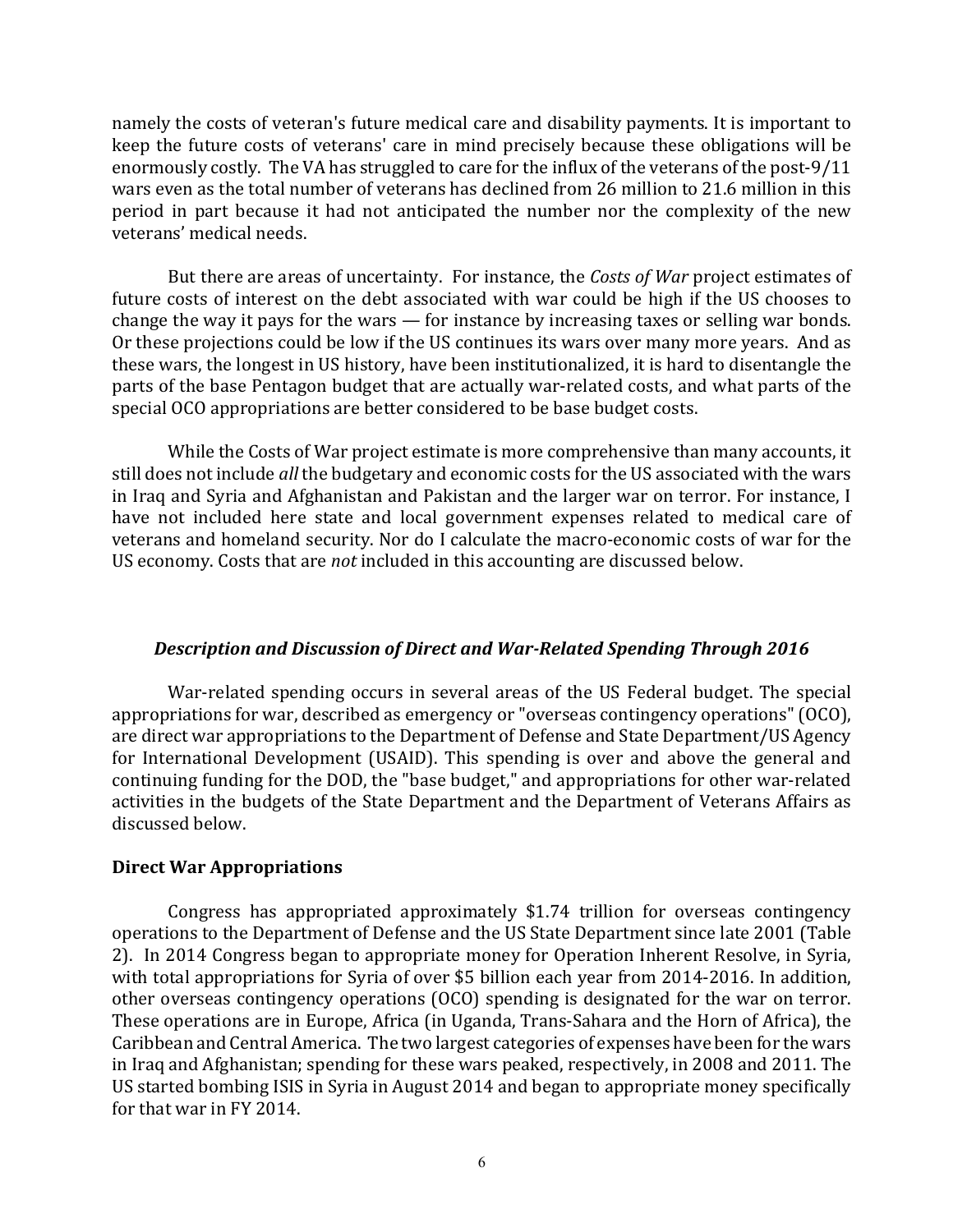Table 2: Cumulative Direct War Appropriations for DOD and State Department/USAID for "Emergency" or "Overseas Contingency Operations"<sup>21</sup>

|                                            | <b>Cumulative Total FY2001-</b><br><b>FY2016, Billions of Current</b> | Request for FY 2017,<br><b>Billions of Current</b> |
|--------------------------------------------|-----------------------------------------------------------------------|----------------------------------------------------|
| <b>War Zone/Operation</b>                  | <b>Dollars</b>                                                        | <b>Dollars</b>                                     |
| Iraq                                       | \$805                                                                 | 2.2                                                |
| Syria                                      | 12                                                                    | 9.4                                                |
| Afghanistan <sup>22</sup>                  | 783                                                                   | 43.7                                               |
| Pakistan <sup>23</sup>                     | 8                                                                     | .3                                                 |
| Operation Noble Eagle <sup>24</sup>        | 28                                                                    |                                                    |
| OCO<br>incl.<br><b>Bipartisan</b><br>Other |                                                                       |                                                    |
| <b>Budget Act</b>                          | 107                                                                   | 9.6                                                |
| <b>Total</b>                               | \$1,742 billion                                                       | \$65.3 billion                                     |

In Figure 1 below, I consolidate the expenses for closely related war zones, specifically Afghanistan and Pakistan, and Iraq and Syria.

<sup>&</sup>lt;sup>21</sup> Totals may not add due to rounding. Sources: Belasco, A. (2014, December 8). *The Cost of Iraq, Afghanistan,* and Other Global War on Terror Operations Since  $9/11$ . Washington, DC: Congressional Research Service; Office of the Under Secretary of Defense (Comptroller). (2016, February). *Defense Budget Overview: United States Department of Defense Fiscal Year 2017 Budget Request*. For State Department spending FY2011-2013, see Epstein, S. B., Lawson, M. L., & Tiersky, A. (2012, July 23). *State, Foreign Operations, and Related Programs: FY2013 Budget and Appropriations.* Washington, DC: Congressional Research Service. For Pakistan, see Kronstadt, K. A., & Epstein, S. B. (2016, February 24). *Direct Overt US Aid Appropriations for and Military Reimbursements to Pakistan, FY 2002-FY2017.* Washington, DC: Congressional Research Service, and previous CRS reports for Pakistan.

<sup>&</sup>lt;sup>22</sup> Includes Coalition Support Funds for Pakistan.

 $^{23}$  This figure includes only US security-related funding that is *not* for Coalition Support Funds (CSF). Coalition Support Funds for Pakistan are part of the OCO spending for operations in Afghanistan. Both the DOD and State Department receive other OCO funding for Pakistan. For accounting purposes, I have counted these appropriations under the State Department although this is not entirely accurate. For example, the largest single element of the \$8 billion is Foreign Military Financing (FMF), a State Department appropriation for Foreign Operations that is managed by the Department of Defense. The next largest element of spending is the Pakistan Counterinsurgency Fund and the Pakistan Counterinsurgency Capability Fund; the former is overseen by the Pentagon, and the latter by the State Department. And smaller funds for Counternarcotics are Pentagon appropriations. For a complete breakdown and explanation, see Kronstadt, K. A., & Epstein, S. B. (2016, February 24). *Direct Overt US Aid Appropriations for and Military Reimbursements to Pakistan, FY 2002-FY2017.* Washington, DC: Congressional Research Service.

 $24$  Operation Noble Eagle, begun on 9/11, includes enhanced security for military bases and US airspace provided by the US military in the DOD budget.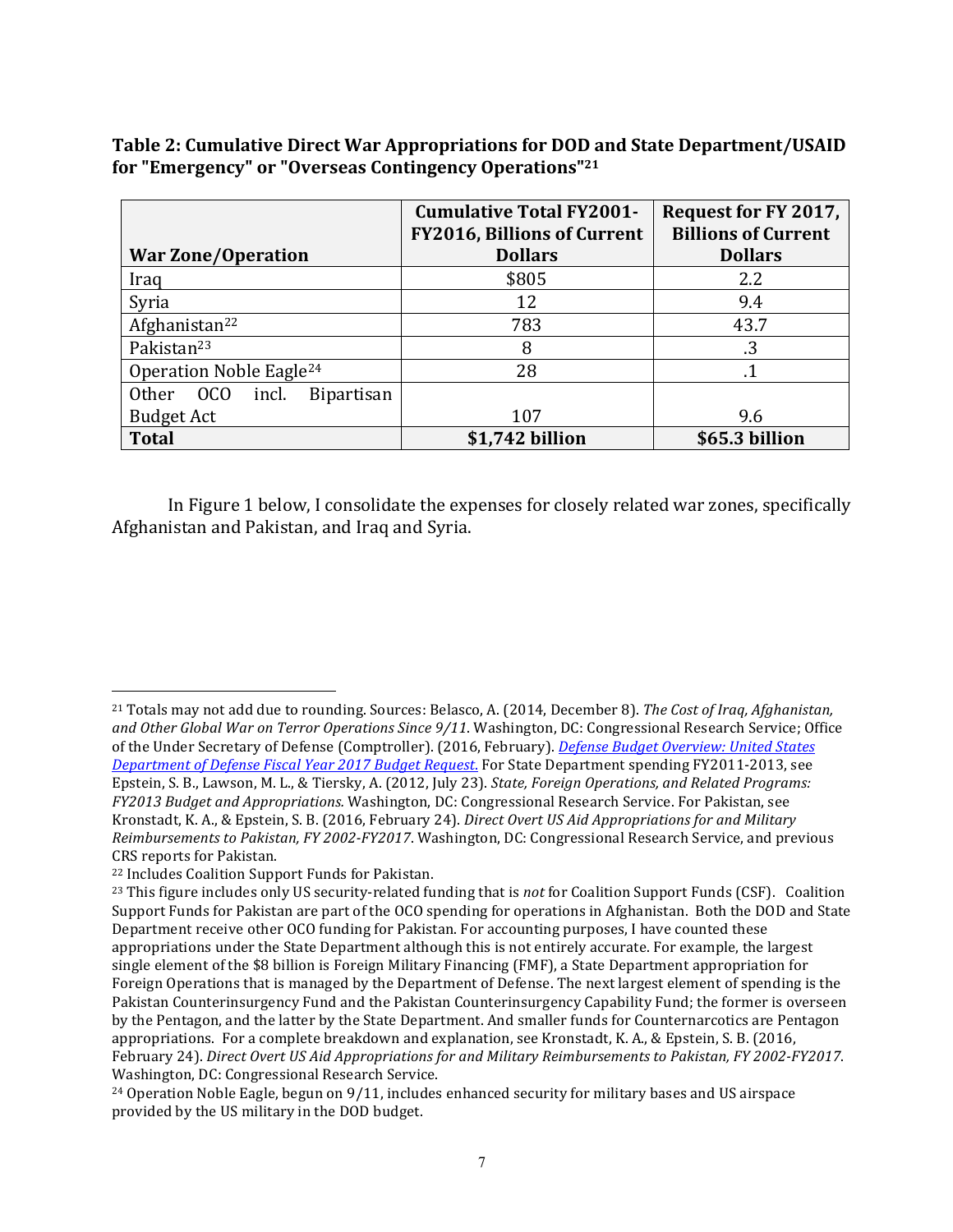



The OCO budget for the Departments of Defense and the State Department contain many programs and projects all over the world. The most significant of these is in Pakistan, regarded as part of the area of operations for Afghanistan Operation Enduring Freedom and its successor, Operation Freedom's Sentinel.

There are three ways the US operates in Pakistan: Since 2001, the US has used Pakistan as an overland route for supplies to Afghanistan. The United States reimburses and compensates Pakistan for the use of its ports and overland transportation of food, fuel and military equipment through Pakistan en route to Afghanistan with Coalition Support Funds, which are included in the budget for OCO in Afghanistan. Since the start of the war in Afghanistan, the US provided about \$15 billion in Coalition Support Funds to Pakistan. The Department of Defense describes the role of Coalition Support Funds as reimbursement for "expenses Pakistan incurs to conduct operations against al Qaeda and Taliban forces include providing logistical support for its forces, manning observation posts along the Afghanistan border, and conducting maritime interdiction operations and combat air patrols."<sup>26</sup>

<sup>25</sup> Belasco, A. (2014, December 8). *The Cost of Iraq, Afghanistan, and Other Global War on Terror Operations Since*  $9/11$ . Washington, DC: Congressional Research Service; Office of the Under Secretary of Defense (Comptroller). (2016, February). *Defense Budget Overview: United States Department of Defense Fiscal Year 2017 Budget Request*. 

<sup>&</sup>lt;sup>26</sup> Office of the Under Secretary of Defense (Comptroller). (2015). *Overseas Contingency Operations, Operations and Maintenance, Defense-Wide*.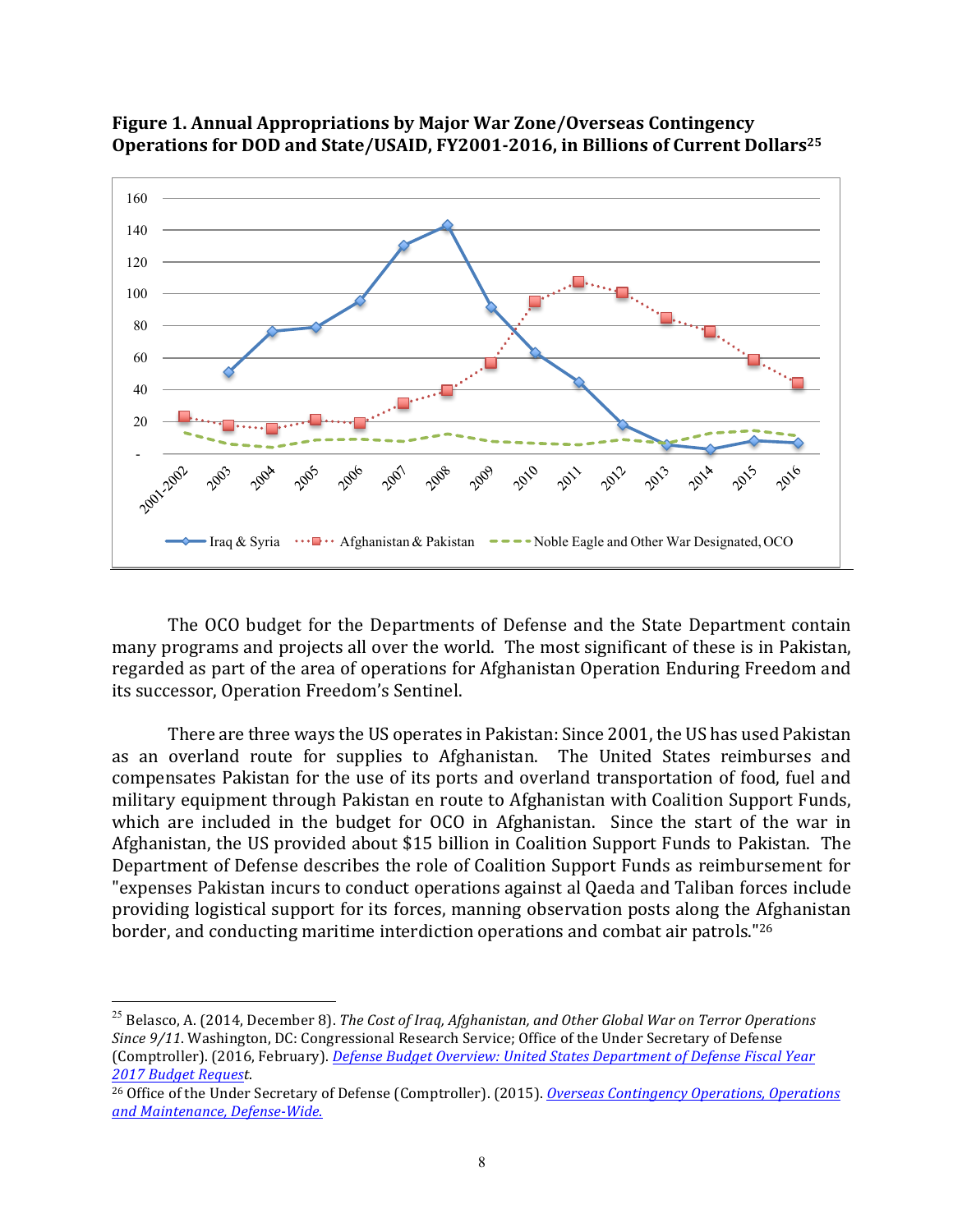Pakistan is a zone of US military operations, including drone strikes and cross-border attacks, against Al Qaeda, the Taliban and other militants. The money spent on US drone strikes in Pakistan is included in the US DOD budget for Afghanistan.

The US is also a direct supplier of military assistance, equipment and training for Pakistan's military forces in their operations against militants. The US has provided an additional \$8 billion in security-related funding through the Departments of Defense and State to Pakistan since 2001 for border security, counter-narcotics and counterinsurgency activities.

#### **Figure 2. Trends in Percent of Pakistan's Military Budget from US Military Aid and Reimbursement, 2001-201527**



Since 2002, the United States has provided Pakistan with additional economic and humanitarian assistance, totaling more than \$11 billion that are neither specifically security related, nor part of the OCO budget that is used for Pakistan. While it is arguable that some of that US economic and humanitarian aid is used for security purposes, or is used to deal with the refugees and food insecurity caused by fighting in the border region, I do not count this assistance as part of the war effort and report here only the CRS numbers for security assistance. It is also plausible that most of that money  $-$  beyond that used for disaster

<sup>&</sup>lt;sup>27</sup> In constant dollars. The table is illustrative: US fiscal years and the Pakistani military budget run on different cycles. Sources: US spending: Kronstadt, K. A., & Epstein, S. B. (2016, February 24). *Direct Overt US Aid Appropriations for and Military Reimbursements to Pakistan, FY 2002-FY2017.* Washington, DC: Congressional Research Service. Pakistan's military budget: Stockholm International Peace Research Institute (SIPRI). (2016). *SIPRI Military Expenditure Database: Pakistan's military budget; Pakistani Military Spending*.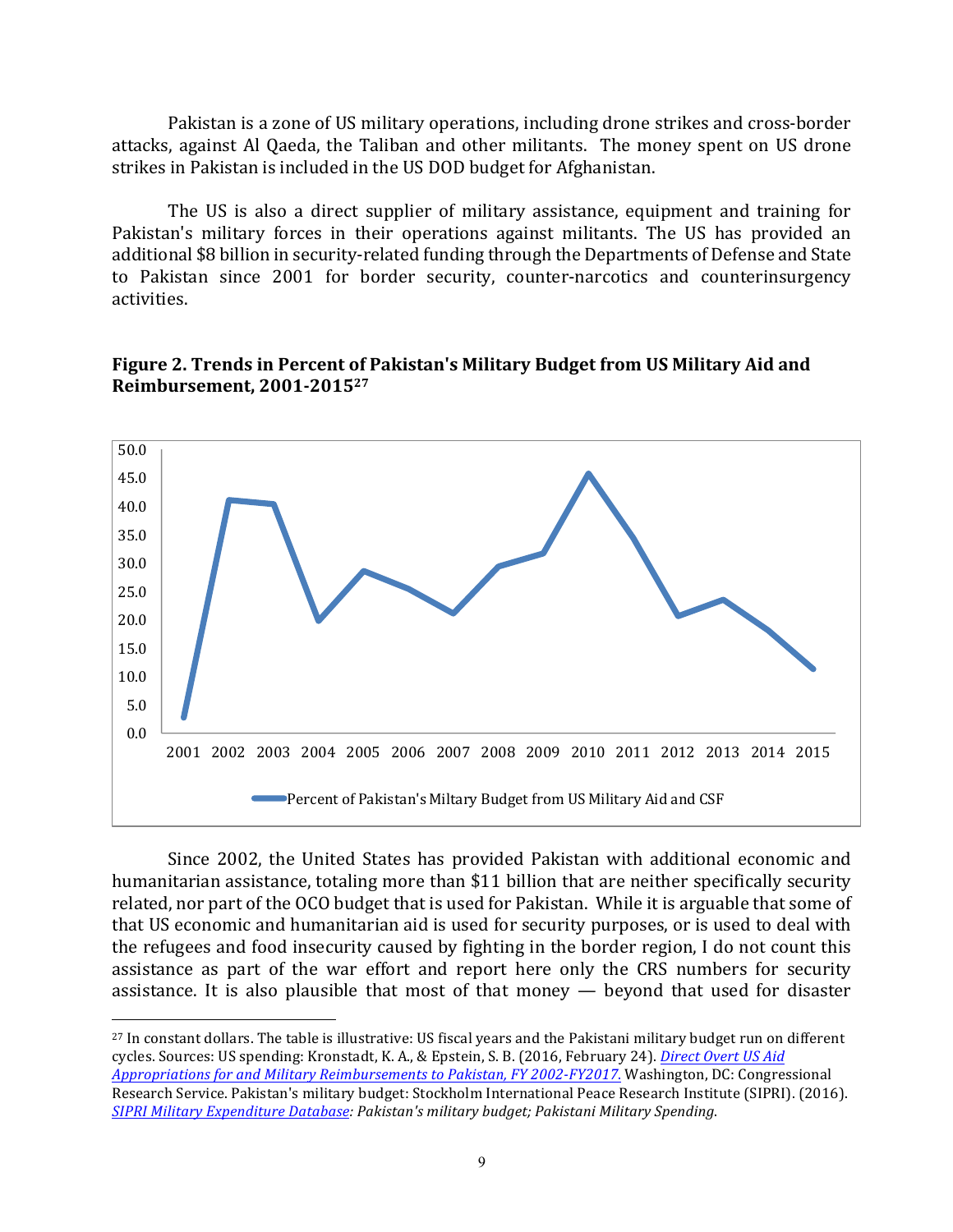assistance — would not have gone to Pakistan absent a war since the US was giving little or no aid to Pakistan prior to the 9/11 attacks. All told, Pakistan has received about \$33 billion in economic and security assistance, including Coalition Support Funds as part of the Afghanistan operational budget, since 2002.

Croatia, Georgia, Hungary, Jordan, Poland and Romania also receive Coalition Support Funds, as reimbursements for their work in US wars from the OCO budget. <sup>28</sup> As the Department of Defense argues, "Reimbursing partner nation efforts is critical to enabling forces from eligible foreign countries to remain in theater and support US military operations. Without financial support, many of these nations would not be able to participate in US military operations."<sup>29</sup>

There are other military assistance programs and coalition members who receive funding from the US as part of the OCO budget and outside it. Uzbekistan is not defined as inside the zone of overseas contingency operations.<sup>30</sup> Yet since the  $9/11$  attacks, Uzbekistan, which shares a border with Afghanistan, has supported the US war in Afghanistan and has been considered an important partner to the  $US<sup>31</sup>$  For example, Uzbekistan allowed US military vehicles the use of Uzbekistan Khanabad airbase as part of its transportation network into northern Afghanistan until November 2005 when the US ceased operations at the base after the US criticized the Uzbek government. Beginning in 2009, some rail and air transit and overflight permissions were negotiated between the US, NATO and Uzbekistan. Overland transit to Afghanistan through Uzbekistan became more important when the US killed twodozen Pakistani soldiers in late November 2011 and Pakistan halted US transit to Afghanistan for about 7 months. Military aid to Uzbekistan, which is meant to secure military transportation access to roads into Afghanistan (and for a number of years, access to the military base in Karshi-Khanabad) peaked in 2002, and totaled more than \$200 million through FY2013. In early 2015, the US announced that it would send Uzbekistan military equipment valued at hundreds of millions of dollars - 308 Mine-Resistant Ambush Protected Vehicles and 20 Armored Recovery Vehicles.<sup>32</sup> Uzbekistan is an authoritarian state that has raised flags as a notorious human rights violator.<sup>33</sup> Yet, military and foreign assistance to Uzbekistan is comparatively small, less than \$1 billion since 2001, when compared to other spending for the wars, and we have not included it in this accounting of the costs of war.<sup>34</sup>

<sup>&</sup>lt;sup>28</sup> The roles of these governments in the wars in Iraq, Syria, and Afghanistan is described in Office of the Under Secretary of Defense (Comptroller). (2015). *Overseas Contingency Operations, Operations and Maintenance, Defense-Wide*.

<sup>&</sup>lt;sup>29</sup> Office of the Under Secretary of Defense (Comptroller). (2015). *Overseas Contingency Operations, Operations and Maintenance, Defense-Wide*.

<sup>&</sup>lt;sup>30</sup> Belasco, A. (2014, December 8). *The Cost of Iraq, Afghanistan, and Other Global War on Terror Operations Since* 9/11 p. 90. Washington, DC: Congressional Research Service.

<sup>31</sup> See, for instance, Office of the Under Secretary of Defense. (2014, June). *Overview: Overseas Contingency Operations*, p. 8.

<sup>32</sup> Imamova, N. (2015, January 22). Exclusive: US Gives Uzbekistan Military Equipment Boost. *Voice of America*. 33 In July 2015, Congressman Jim McGovern of Massachusetts asked, "Could somebody explain the rationale for the initiative, given Uzbekistan's human rights record?" Quoted in Michel, C. (2015, July 9). Washington's Military Gift to Uzbekistan Questioned. *The Diplomat.* 

<sup>&</sup>lt;sup>34</sup> See Dancs, A. (2011, June). International Assistance Spending Due to War on Terror. Costs of War; and Department of State, Foreign Operations, and Related Programs. (2000-2016). *Congressional Budget*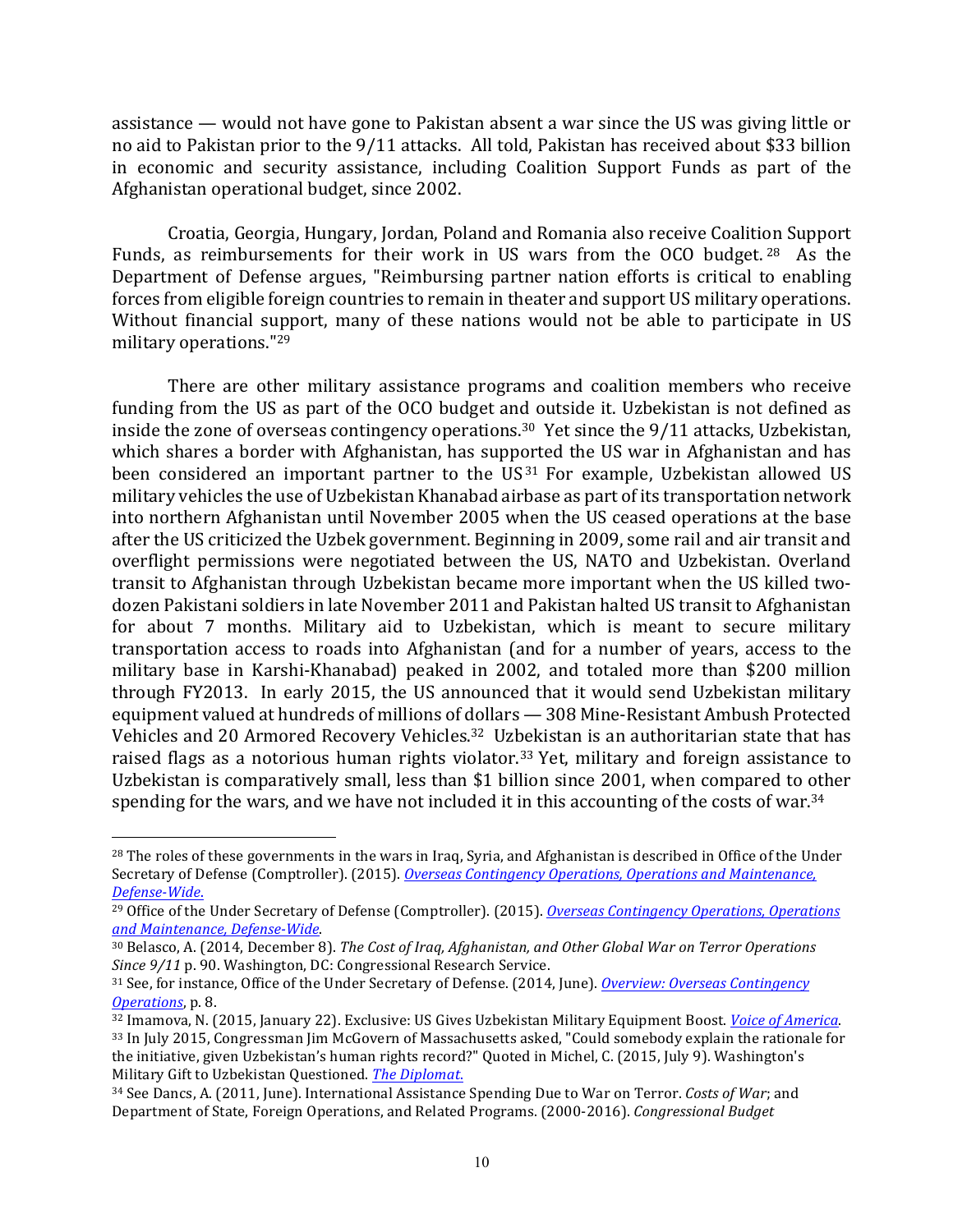Some of the DOD and State Department appropriations include funding intended to facilitate the physical and political reconstruction of Afghanistan and Iraq, in part based on the view that a functioning civil society and government will be less hospitable to militant organizations. Special Inspector General reports on Afghanistan and Iraq have found that reconstruction in both Afghanistan and Iraq have had some successes but are also sites of corruption and incomplete or shoddy work.<sup>35</sup> As Catherine Lutz shows, the reconstruction of Iraq is far from complete.<sup>36</sup>

#### **Additional War-Related Spending**

 

The Department of Defense "base" or non-emergency budget includes spending for the procurement of new weapons, military construction, the health care and pay of active duty soldiers, operations, and maintenance. The base budget is much larger than the emergency or OCO budget. The Congress makes special appropriations for the Afghanistan and Iraq wars and funds the "base" budget in separate appropriations. Items in the base budget include personnel pay and benefits, weapons procurement, and funding for military bases.

Overall military spending grew after  $9/11.^{37}$  In Fiscal Year (FY) 2001 the entire US military budget was about \$316 billion. In FY 2016, the military budget including the OCO spending is about \$580 billion, down from its peak in FY2010 of \$691 billion.<sup>38</sup>

Winslow Wheeler has argued that, prior to the 9/11 attacks, the Pentagon's base military budget was not expected to significantly increase, yet after the war it did grow significantly. Military spending might well have increased after 2001 even if the 9/11 attacks had not happened, but we should ask: How much of the unanticipated increase in the base budget is due to the wars in Iraq and Afghanistan and the larger war on terror? And is it possible to disaggregate the effects of each of the wars on the base budget?

In separate analyses, Linda J. Bilmes and Winslow Wheeler have estimated tens of billions of dollars in extra spending in the Pentagon's base budget due to the wars in Afghanistan and Iraq. Wheeler attributes much of the increase to the war climate, namely the desire of the administration and members of Congress to show support for the troops in the form of higher pay and modernization of military equipment. Bilmes suggests that increases to the Pentagon base budget are in part due to military pay increases used to bolster military

<sup>37</sup> Wheeler, W. T. (2011, June). Unaccountable: Pentagon Spending on the Post-9/11 Wars. *Costs of War*. And Linda Bilmes. (2013, March). The Financial Legacy of Iraq and Afghanistan. Costs of War. <sup>38</sup> See Department of Defense. (2016). *FY2017 Budget Proposal*.

*Justification for Foreign Operations*. Washington, DC: United States Department of State. Also see Nichol, J. (2013, August 21). *Uzbekistan: Recent Developments and US Interests*. Washington, DC: Congressional Research Service. Also see the Bureau of European and Eurasian Affairs. (2012-2015). *Foreign Operations Assistance: Uzbekistan*. Washington, DC: United States Department of State.

<sup>35</sup> See for instance Special Inspector General Afghanistan Reconstruction (SIGAR). *All Reports*.; Special Inspector General Iraq Reconstruction. *Publications*.

<sup>36</sup> Lutz, C. (2013, February). Reconstructing Iraq: The Last Year and the Last Decade. Costs of War.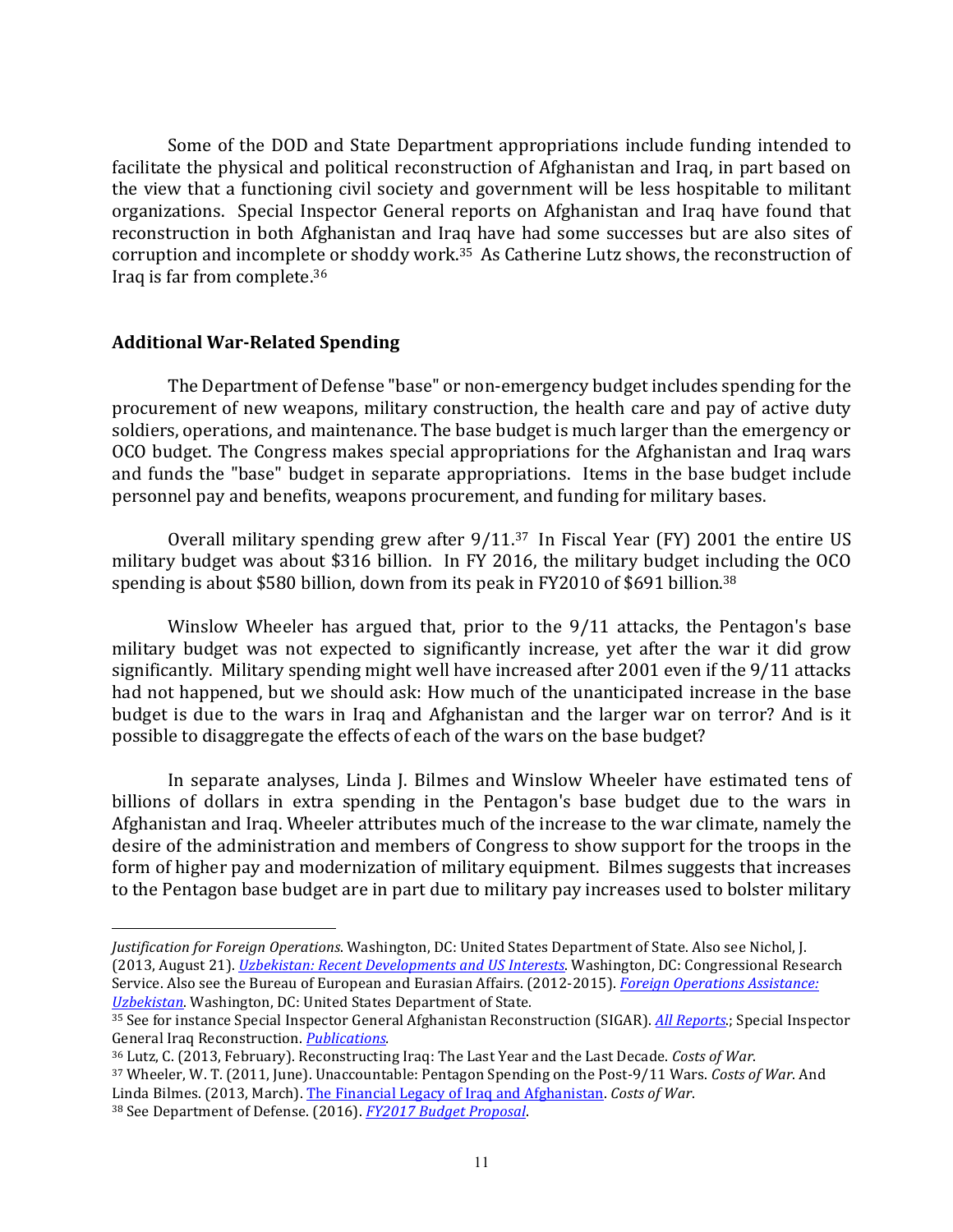recruitment when it was lagging during the Iraq War, which she argues are unlikely to be reduced after the wars' end. Bilmes argues that medical expenses of active duty personnel have grown due to the increasing utilization rates by active duty troops and their families, the expansion of the TRICARE program, and the more complicated medical needs of active duty soldiers injured during their deployments. Similarly, short term health care expenses directly related to combat are part of the OCO budget, but longer term needs and the infrastructure to provide for health care of soldiers who have deployed to the war zones are not in the OCO budget.<sup>39</sup> In FY2001, Appropriations for Military Personnel and the Defense Health program totaled \$91 billion; in FY 2015, those programs were budgeted to cost \$160 billion.<sup>40</sup>

In addition, while the size of the federal government fluctuates, the number of civilians employed by the Pentagon is larger than in the past  $-$  and has tended to grow even as spending on the wars declines. In 2014, the Department of Defense had about 723,400 employees; this year, the Department of Defense will employ about 738,000. The number of DOD full time employees will begin to fall only in 2017.

In summary, some costs of the post-9/11 wars have become institutionalized in the base budget in the form of increased weapons procurement, health care, and active duty pay. There is little willingness in Congress to cut military spending, even on very expensive items that the Pentagon has said it does not want or need, since the  $9/11$  attacks.<sup>41</sup>

Figures 3 and 4, below, illustrate the institutionalization of higher base budget spending and the failure of the base budget to decline at the same rate as emergency OCO funding, which peaked in 2008.<sup>42</sup> When war spending declines, one would expect base budget spending to decline at about the same rate. However, while this does occur in some years, notably in 2004, 2010 2011, and 2017, in many instances, the two budgets are out of sync: even when war spending declines, annual base budget spending remains around \$500 billion.

<sup>&</sup>lt;sup>39</sup> See Appendix B in Belasco, A. (2014, December 8). *The Cost of Iraq, Afghanistan, and Other Global War on Terror Operations Since 9/11*, pp. 89-92. Washington, DC: Congressional Research Service.

<sup>&</sup>lt;sup>40</sup> Office of the Under Secretary of Defense (Comptroller). (2016, February). *Defense Budget Overview: United* **States Department of Defense Fiscal Year 2017 Budget Request, p. 6-2.** 

<sup>&</sup>lt;sup>41</sup> See Chadwick, L., & Smith, R. J. (2016, July 5). Congress Funds Problematic Weapons the Pentagon Does Not Want. *Center for Public Integrity.* 

<sup>&</sup>lt;sup>42</sup> Because the Iraq and Afghanistan wars have been, for most of their duration, fought simultaneously, and soldiers have frequently served — very often more than once — in both major war zones, it is not possible to disaggregate these additional costs to the base budget by war zone.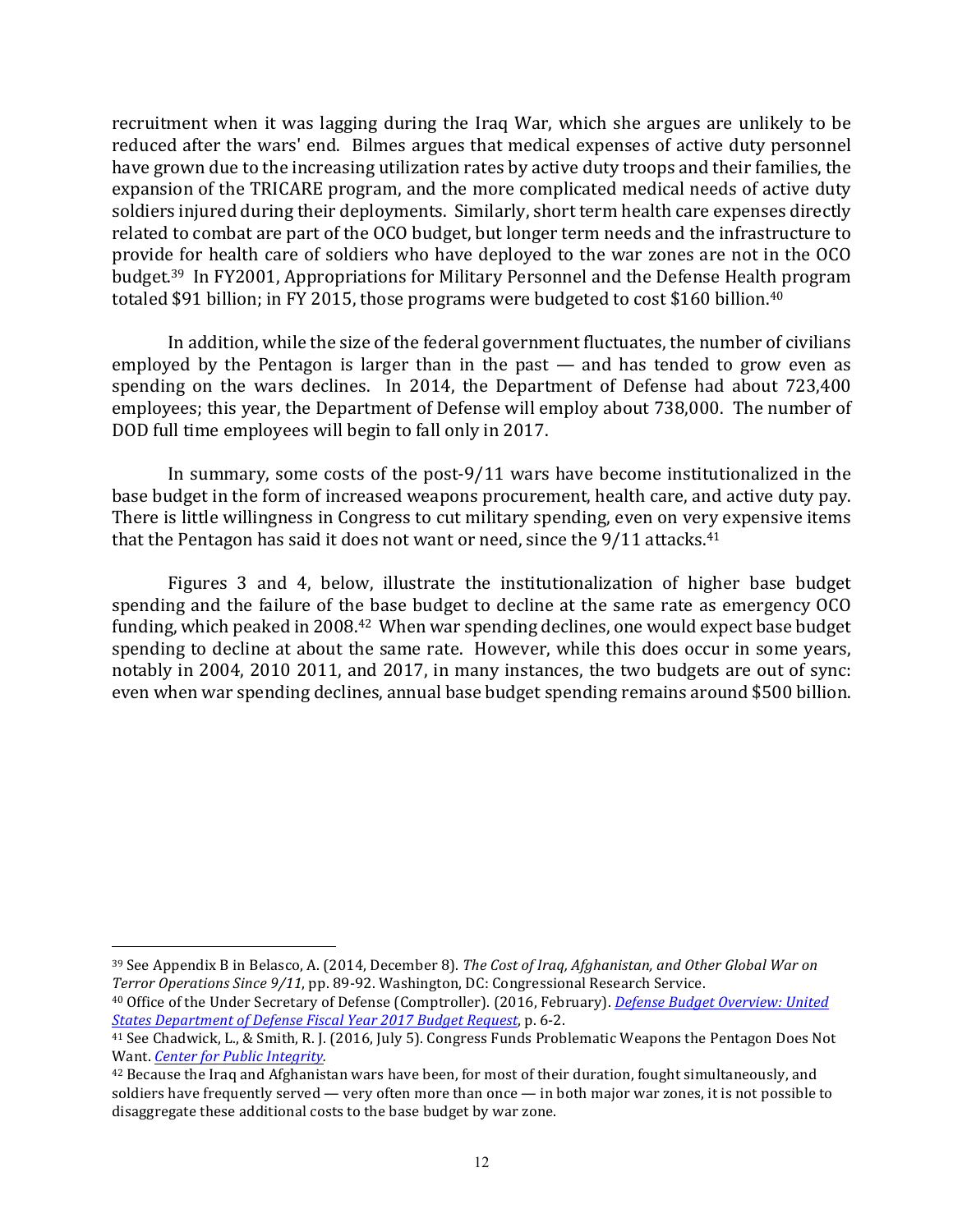

Figure 3. Trends in the US Department of Defense (DOD) Authorizations for Overseas **Contingency Operations (OCO) and the Base Budget, Fiscal Years 2002-2017 in Billions**  of Current Dollars<sup>43</sup>

**Figure 4. Percent Change in Overseas Contingency Operations (OCO) and the Base** Budget, over the Previous Year's Budget<sup>44</sup>



<sup>&</sup>lt;sup>43</sup> Source: Department of Defense. (2016). *FY2017 Budget Proposal*; Office of the Under Secretary of Defense (Comptroller). (2016, February). *Defense Budget Overview: United States Department of Defense Fiscal Year 2017 Budget Request*, p. 1-5. 

<sup>&</sup>lt;sup>44</sup> Calculated using the numbers in the previous table.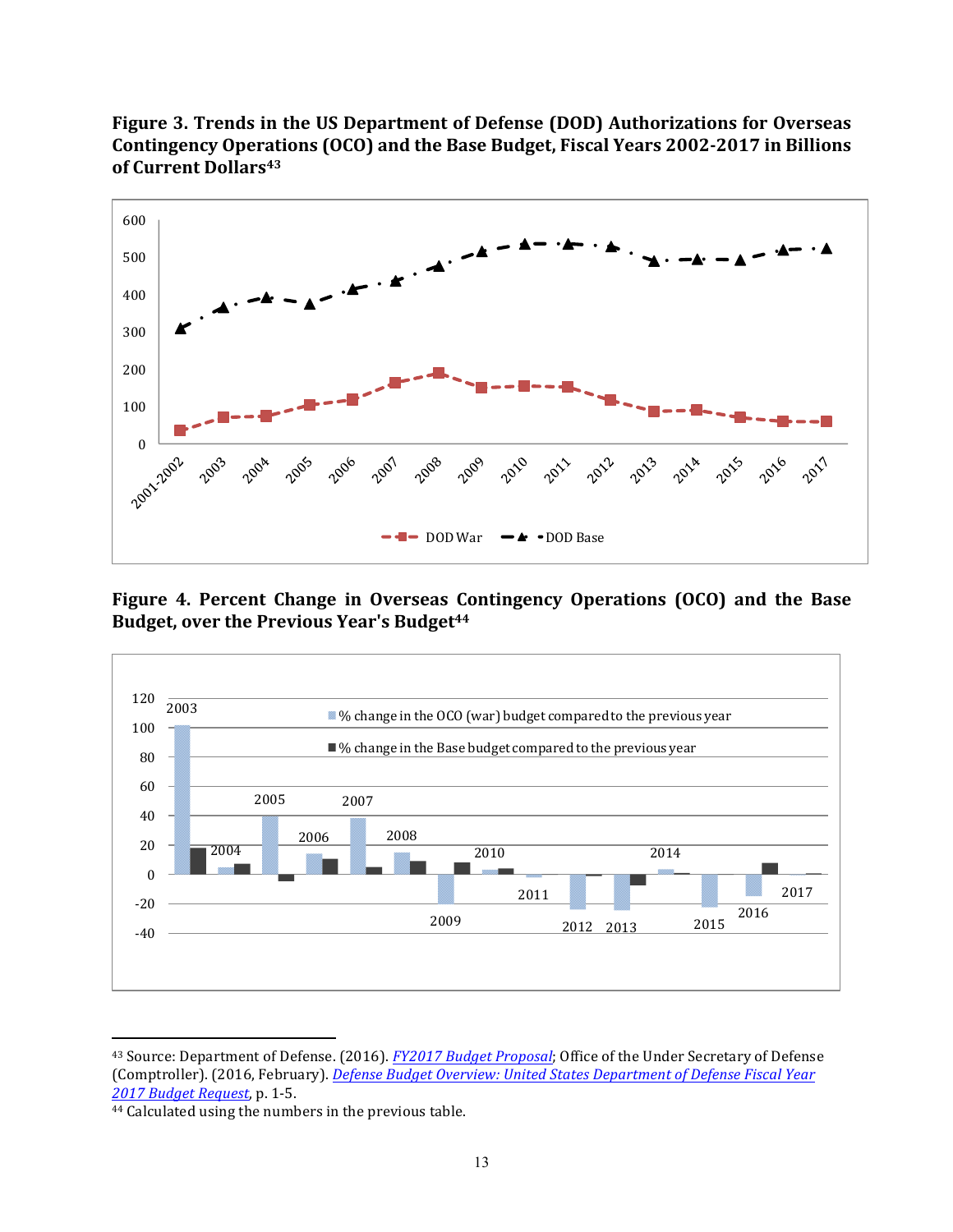The Pentagon has made efforts to cut some costs. For instance, the DOD has proposed changes to the TRICARE medical program including increasing co-pay amounts but the spending for health care of active duty soldiers and their dependents will likely remain significant unless the system is completely overhauled. The Department of Defense and the President have also requested that Congress allow it to close some military bases that it does not need in a new Base Realignment and Closure process. Pentagon officials estimated that they had 22 percent excess infrastructure capacity, and that closing excess bases would save more than \$2 billion in annual recurring savings.<sup>45</sup> Congress has not acted on this request.<sup>46</sup>

Smaller expenditures are more difficult to trace and may or may not be included in the military base budget, or in other State Department accounts of military spending on Iraq and Afghanistan. For instance, the United States acquired the support of troops from other countries, or in some cases access to air space, land-lines of communication, or military bases from the smaller contributors to the "coalitions of the willing" for the wars in Iraq and Afghanistan. Indeed, more than 40 countries contributed to the war in Iraq and some received compensation for their role. The United States is also now spending more money to support counterterrorism in Europe and Africa, as mentioned above. Some of the security and economic assistance to European, African and Central American countries that is not charged to the OCO budget, appears instead in the base budgets of the Departments of Defense (and State) but are arguably in service of shoring up the potential of some states to detect threats and combat violent extremism.

Congressional appropriations to the Pentagon from FY2001-2016 have totaled more than \$8.5 trillion in current dollars; about 6.8 trillion of that was in non-emergency, base budget appropriations. Assuming that some of the increase in the base budget due to the wars in Afghanistan, Iraq, and the larger war on terror have been institutionalized, I calculate that the portion of the increase to Pentagon base budget from 2001-2016 that can be attributed to the wars is about  $$733$  billion.<sup>47</sup>

The largest ongoing war-related costs that occur outside the Defense and State Department Overseas Contingency Operations budgets are associated with Homeland Security spending dedicated to diminishing the risks and potential effects of terrorism and the more than 1.9 million living US veterans of what the Department of Veterans Affairs calls the Global War on Terror (GWOT).<sup>48</sup> Created in 2002, the Department of Homeland Security has a number of responsibilities that are directly and indirectly war related, including preventing and disrupting terrorist attacks, protecting critical infrastructure, and responding and recovering from terrorist incidents. Since 2002, the Department of Homeland Security has

 

<sup>46</sup> See Gould, J., & Mehta, A. (2016, April 15). Pentagon to Congress: We Need Base Closures. *Defense News*.

<sup>47</sup> This estimate assumes that additions to the Pentagon base budget that are in proportion to OCO spending. I calculated additions to the Pentagon base from 2001-2003 as 30 percent of OCO spending; at 40% of OCO spending from 2004 to 2008; and at 50% of OCO spending from 2009-2015.

<sup>&</sup>lt;sup>45</sup> Department of Defense. (2016, March). *Department of Defense Infrastructure Capacity*.

<sup>48</sup> Department of Veterans Affairs. (2014). *VA Benefits Activity, Veterans Deployed to the Global War on Terror: VBA* Data Through Jun 2014, DMDC Data Through May 2014; Department of Veterans Affairs. (2016). *Budget in Brief: 2017*.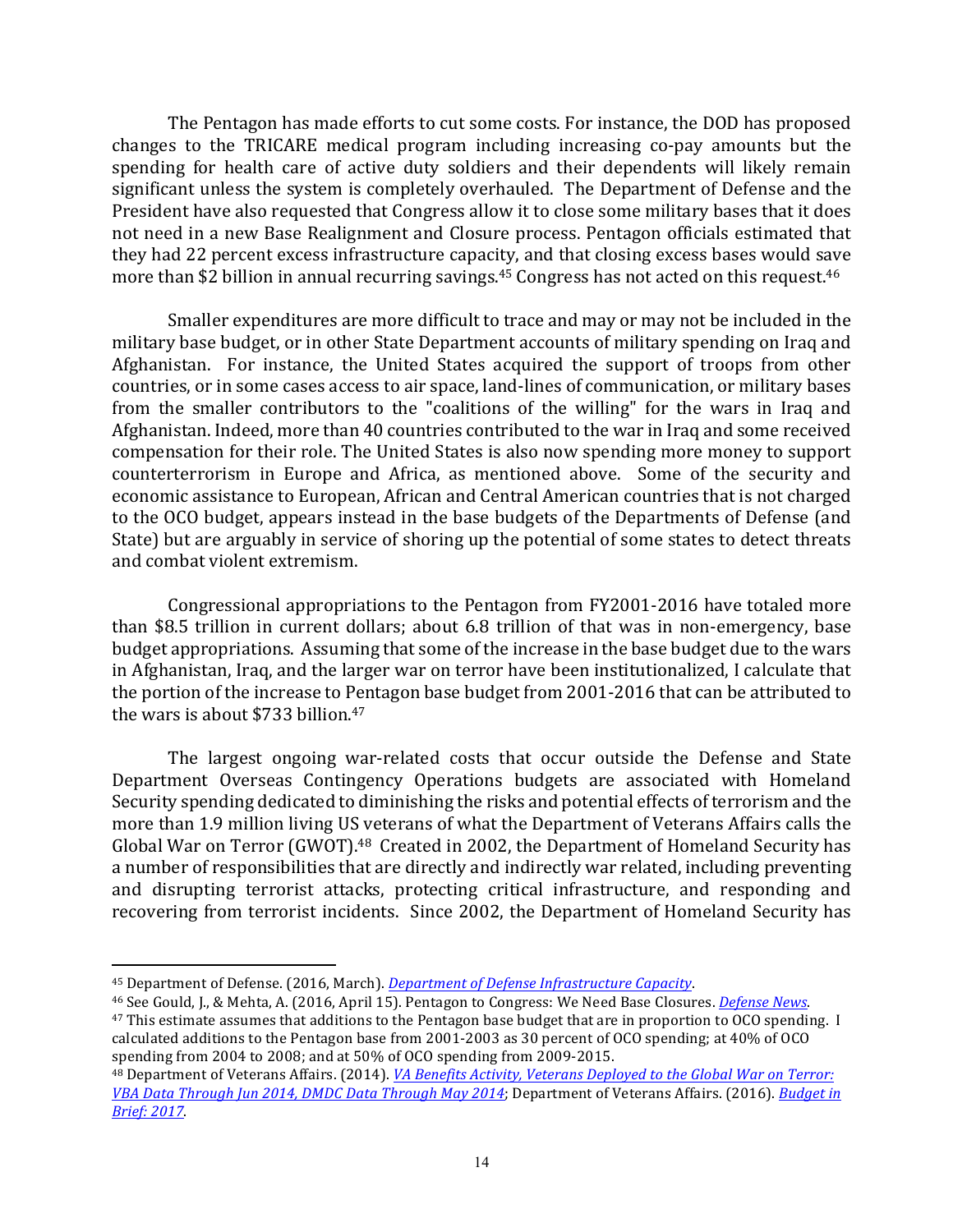received about \$548 billion for these roles. The Obama administration requested an additional \$36.8 billion for those missions for Fiscal Year  $2017<sup>49</sup>$ 

About 2 million of the more than 2.75 million people who served deployments in the war zones have left the military and entered into the VA system.<sup>50</sup> Spending for the veterans of recent US wars includes care for the more than 52,000 US soldiers who were officially wounded in action in Afghanistan and Iraq, and many who were evacuated from the war zones for disease or non-hostile injuries require on-going medical care either by the Department of Veterans Affairs (or the Department of Defense if they remain in service).

The Department of Veterans Affairs has been under-capacity to deal with the influx of new veterans who are eligible for services and it has had to grow its staffing levels very quickly — nearly doubling in size since  $2001$ , to  $350,000$  workers — to manage these veterans' care and to reduce a large backlog in processing claims for disability. The backlog has declined, but the number of VA staff is projected to grow over the next several years.

It is difficult to estimate the future costs of veteran's care and disability benefits based on past wars: GWOT veterans have been making more claims for injury and illness than earlier veterans because they have higher rates of service connected disability than the veterans of previous US wars.<sup>51</sup> Specifically, more than  $1,600$  soldiers who fought in the post-9/11 wars Iraq or Afghanistan have had battle-injury major limb amputations as of late 2015.<sup>52</sup> And of course, not all injuries are immediately diagnosed. The veterans of these wars suffer from skeletal injury, PTSD and Traumatic Brain Injury at rates higher than the veterans of other wars. More than 327,000 GWOT veterans have been diagnosed with Traumatic Brain Injury.<sup>53</sup> Of those veterans of the GWOT whose disability claims had been processed in 2014, the most recent year for which there are figures, about 700,000 were classified as 30 percent or more disabled.54

<sup>&</sup>lt;sup>49</sup> See Dancs, A. (2011, June). Homeland Security Spending Since 9/11. *Costs of War*; Office of Management and Budget. (2016). *Analytical Perspectives: Budget of the US Government, Fiscal Year 2017, pp.* 351-352.

Washington, DC: US Government Printing Office; and previous years. In January 2015, Senator Tom Coburn published a review of the Department of Homeland Security. See, Coburn, T. (2015, January). *A Review of the Department of Homeland Security's Mission and Performance*.

<sup>50</sup> Department of Veterans Affairs. (2014). *VA Benefits Activity, Veterans Deployed to the Global War on Terror: VBA* Data Through Jun 2014, DMDC Data Through May 2014, p. 1; Commission on Care. (2016, June 30). *Final Report of the Commission on Care, p. 165.* 

<sup>51</sup> Department of Veterans Affairs: National Center for Veterans Analysis and Statistics. (2016, May). *Profile of Post-9/11 Veterans: 2014*

<sup>52</sup> See Fischer, H. (2015, August 7). *A Guide to US Military Casualty Statistics: Operations Freedom's Sentinel, Operation Inherent Resolve, Operation New Dawn, Operation Iraqi Freedom, and Operation Enduring Freedom*. Washington, DC: Congressional Research Service. Also see Lutz, C. (2013, February 21). US and Coalition Casualties in Iraq and Afghanistan. *Costs of War*.; Bilmes, L. J. (2013, March). The Financial Legacy of Iraq and Afghanistan: How Wartime Spending Decisions Will Cancel Out the Peace Dividend. Costs of War.

<sup>53</sup> Fischer, H. (2015, August 7). *A Guide to US Military Casualty Statistics: Operations Freedom's Sentinel, Operation Inherent Resolve, Operation New Dawn, Operation Iraqi Freedom, and Operation Enduring Freedom,* p. 4. Washington, DC: Congressional Research Service.

<sup>54</sup> Department of Veterans Affairs. (2014). *VA Benefits Activity, Veterans Deployed to the Global War on Terror: VBA Data Through Jun 2014, DMDC Data Through May 2014*, p. 4.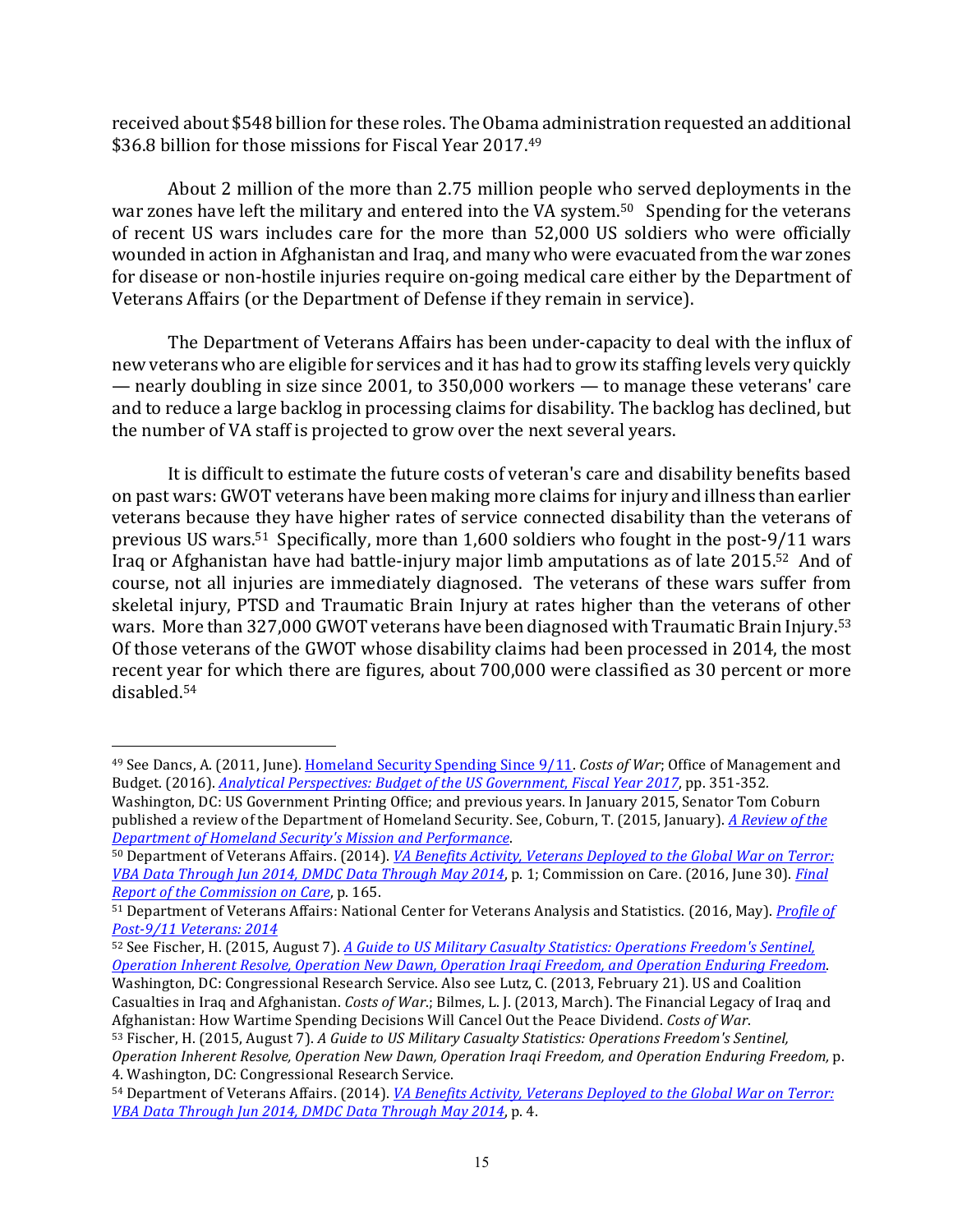## **Table 3. Estimated Veterans Spending, FY 2001-2016<sup>55</sup>**

| <b>Additional War-Related Spending</b>                       | <b>Cumulative Total \$Billions</b> |
|--------------------------------------------------------------|------------------------------------|
| VA Medical <sup>56</sup>                                     | 37.4                               |
| Social Security Disability <sup>57</sup>                     | ნ.5                                |
| VA Disability                                                | 53.7                               |
| VA Other Costs Related to Afghanistan and Iraq <sup>58</sup> | 115                                |
| <b>Total</b>                                                 | 212.6                              |

Further, as the US continues to remain in Afghanistan and returns to war in Iraq, US deployments have been extended beyond what was projected. This will increase the numbers of veterans with service in those wars who are eligible for VA services. Thus, nearly all estimates for the current Department of Defense future costs of health care for soldiers (TRICARE) and future costs of caring for veterans are probably low.

I have *not* counted the costs of other VA benefits for which Global War on Terror veterans are eligible. For instance, Global War on Terror veterans are eligible for significant educational and mortgage benefits. The VA's Home Loan Guarantee Program has already served more than 600,000 veterans at a cost of more than \$206 billion as of late 2014.<sup>59</sup> More than 815,000 GWOT veterans have so far received educational benefits under programs that were already in place or which have been created specifically for Post-9/11 veterans.<sup>60</sup>

# **Future Military and Veterans-Related Spending**

 

There are two major categories of future war-related spending  $-$  costs for the care of veterans and continuing appropriations for overseas contingency operations. Total costs for the veterans of these wars will increase over time. Peak spending on veterans' disability and medical care, for every war, occurs decades after the service of those veterans' ends.<sup>61</sup> The

<sup>55</sup> This conservative estimate assumes that reductions spending under the Budget Control Act and increases in demand will yield expenditures that are about the same between FY2013 and FY2016.

<sup>56</sup> Bilmes, L. J. (2013, March). The Financial Legacy of Iraq and Afghanistan: How Wartime Spending Decisions Will Cancel Out the Peace Dividend. *Costs of War*. VA medical including direct outlays for Iraq/Afghanistan veterans + directly related medical costs related to: Traumatic Brain Injury; Spinal injury; Women veterans. 57 Bilmes, L. J. (2013, March). The Financial Legacy of Iraq and Afghanistan: How Wartime Spending Decisions

Will Cancel Out the Peace Dividend. *Costs of War*. Disability Pay for fully disabled veterans (90-100%) serviceconnected.

<sup>58</sup> Bilmes, L. J. (2013, March). The Financial Legacy of Iraq and Afghanistan: How Wartime Spending Decisions Will Cancel Out the Peace Dividend. *Costs of War*. Other VA costs directly related to Iraq/Afghanistan, including investments in: Claims processing for new claims; Mental health/PTSD; IT investment related to claims; Prosthetics; Readjustment Counseling for new veterans.

<sup>59</sup> This figure is not included in this paper's calculations of costs because it is comprised of loans that will in theory be repaid.

<sup>&</sup>lt;sup>60</sup> As of mid 2014. Department of Veterans Affairs. (2014). *VA Benefits Activity, Veterans Deployed to the Global War* on Terror: *VBA* Data Through Jun 2014, DMDC Data Through May 2014, pp. 7-8.

<sup>61</sup> Institute *rans, Service Members, and their Families*, p. 3. Washington, DC: The National Academies Press.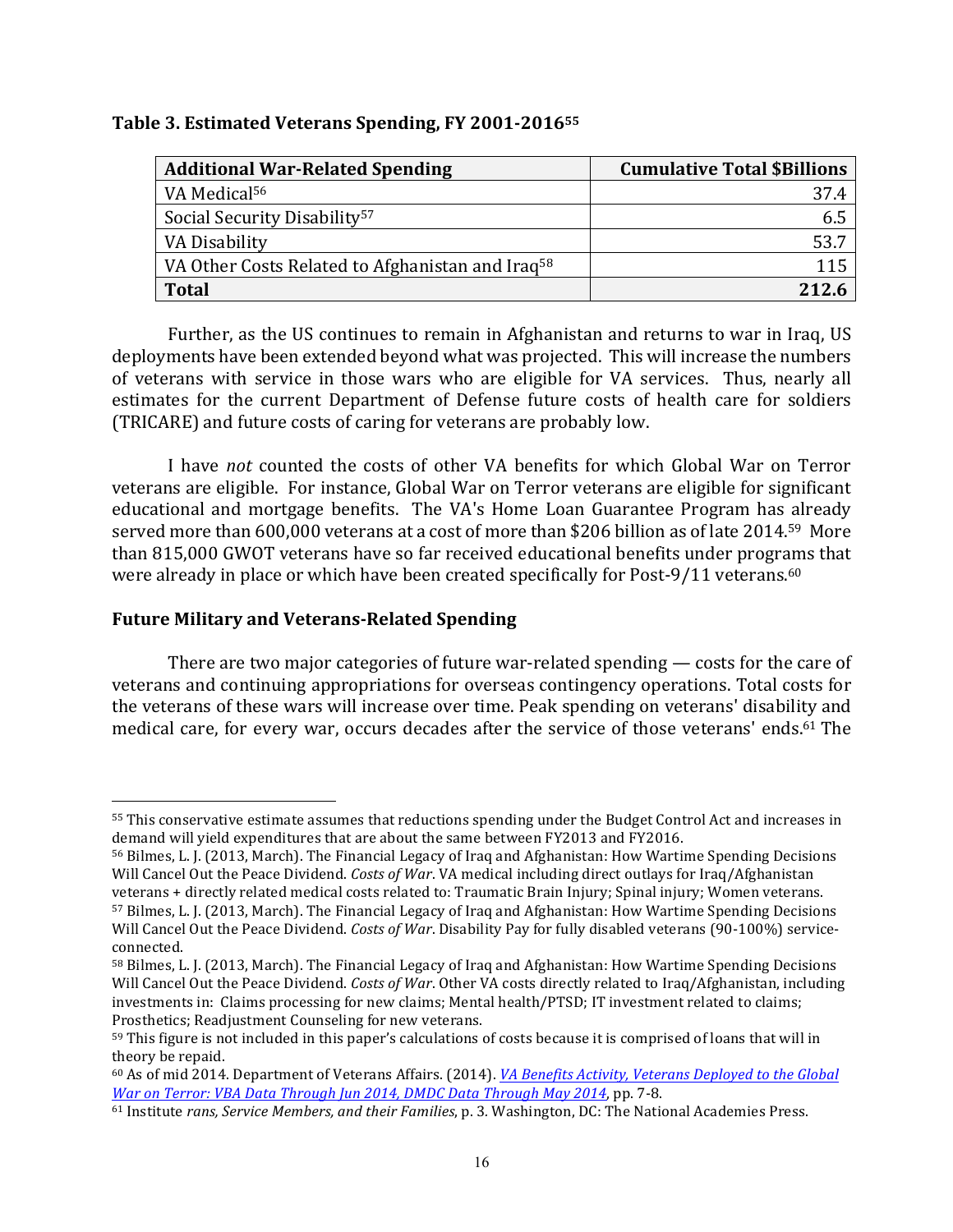costs for WWI veterans peaked in 1969, for World War II veterans in 1986. Cost for the care of Vietnam War veterans has not yet peaked.<sup>62</sup>

The costs for veterans of the post-9/11 wars will be comparatively greater than for past wars. Specifically, the veterans of the wars in Iraq and Afghanistan often return with multiple traumas, as well as respiratory and cardiac trouble which may take some years after deployment to emerge.<sup>63</sup> Further, as each veteran ages, their health care needs will become more complex and expensive.

Of those who have been discharged, Bilmes estimated in 2013 that their care over the next forty years would cost approximately \$836 billion through 2053. Table 4 details Bilmes' 2013 estimate of future costs.

| <b>Categories of Veterans' Care</b>    | Present Value 2014-2053 |
|----------------------------------------|-------------------------|
| Department of Veterans Affairs Medical | 287.6                   |
| Social Security Disability             | 42.3                    |
| Department of Veterans Affairs         |                         |
| Disability                             | 419.7                   |
| VA Related                             | 86.6                    |
| <b>Total</b>                           |                         |

# Table 4. Future Obligations for Veterans' Care FY2014-2053<sup>64</sup>

Since Bilmes made the estimates in Table 4, the number of service members in the VA system has grown to nearly 2 million people. This is thus a conservative estimate of costs for veteran's care  $-$  if only because, unfortunately, the war in Afghanistan will continue to produce more people with complex wounds and conditions who will enter into the VA system. In June 2014, Bilmes updated her estimate of future spending on veterans' care. Bilmes projects that **through 2053, Net Present Value costs for veterans disability, medical, and** associated costs of administration for care of veterans will be more than \$1 trillion, because the rate and complexity of medical and disability claims has been higher than Bilmes originally predicted.<sup>65</sup> "In addition, a significant number of veteran's claims are now being appealed, adding to the cost of the process and in most cases, resulting in higher awards for veterans."66

<sup>62</sup> Bilmes, L. J. (2013, March). The Financial Legacy of Iraq and Afghanistan: How Wartime Spending Decisions Will Cancel Out the Peace Dividend. Costs of War.

<sup>63</sup> Commission on Care. (2016, June 30). *Final Report of the Commission on Care*, p. 166.

 $64$  Long term present value of medical care, social security, and disability claims already submitted through 2014-2053. Bilmes, L. J. (2013, March). The Financial Legacy of Iraq and Afghanistan: How Wartime Spending Decisions Will Cancel Out the Peace Dividend. Costs of War.

<sup>65</sup> L. J. Bilmes, personal communication, 25 June 2014. Also see Bilmes, L. J. (2016). A Trust Fund for Veterans. *Democracy: A Journal of Ideas*, *Winter 2016* (39). 

<sup>&</sup>lt;sup>66</sup> L. J. Bilmes, personal communication, 17 August 2016.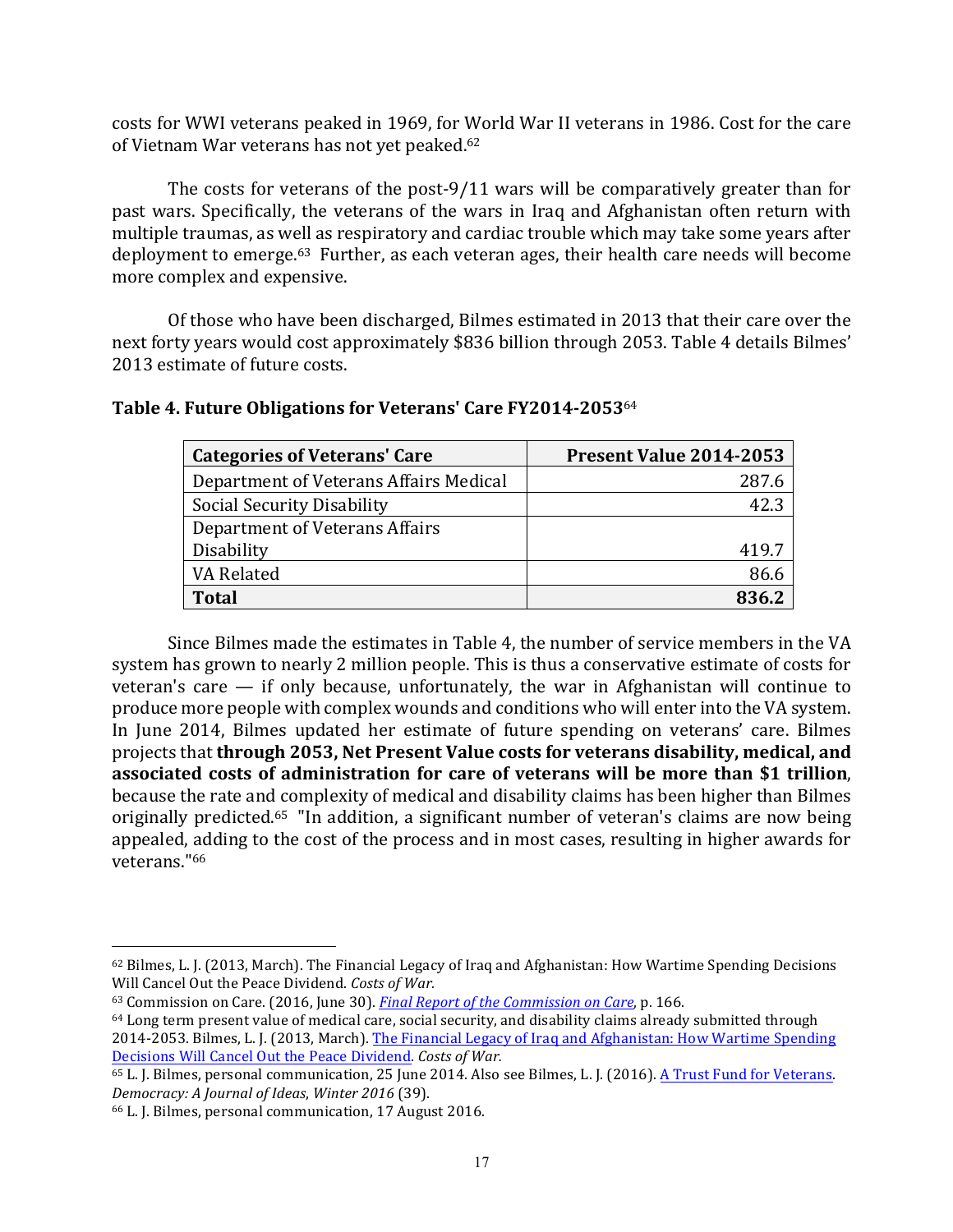As Bilmes reminds us, even though the Department of Veterans Affairs has "the fastestgrowing budget in the federal government," the department "still lacks sufficient funding to fill thousands of vacancies for doctors and nurses and to finance badly needed repairs to its hospitals and clinics."<sup>67</sup> Long wait times for services have been a persistent barrier for veterans' access to health care, and ultimately may increase the costs of care.<sup>68</sup>

The *Costs of War* estimate takes into account the greater number of veterans in the system, and is still likely an underestimate of the final cost because more Iraq and Afghan soldiers will enter the VA system over the next several years and the costs of administration and services for the veterans of the wars in Afghanistan and Iraq will grow accordingly. This paper uses Bilmes' estimate of \$1 trillion for future veterans-related spending through 2053.

#### **Macroeconomic, Non-Budgetary and Externalized Costs**

Earlier *Costs of War* project analysis by Heidi Garrett-Peltier, James Heintz, and Rvan Edwards showed that **the wars likely costs tens of thousands of jobs, affected the ability** of the US to invest in infrastructure and probably led to increased interest costs on **borrowing, not to mention greater overall federal indebtedness.**<sup>69</sup> The post-9/11 wars have been funded primarily by borrowing. No additional taxes were raised for these wars; indeed, taxes were cut in many categories for most of the war years, and they recently rose only for households with incomes over \$400,000.

Using a standard macroeconomic model of the US economy, Ryan Edwards estimates that as of 2014, the US has already incurred an additional approximately \$453 billion in interest on borrowing to pay for the wars.<sup>70</sup> Over the next several decades, assuming no more military spending on these wars, but also no additional tax increases or spending cuts, cumulated interest costs on borrowing to pay for the wars will ultimately rise to dwarf the \$1.5 trillion of direct military spending from 2001-2013, adding more than \$7.9 **trillion to the national debt.**<sup>71</sup> Thus, although military spending may not continue to rise over the next 40 years, interest costs will surpass total war costs unless Congress devises another plan to pay for the wars.

The severity of the burden of war-related interest payments will depend on many factors, not least, the overall future health of the US economy, interest rates, government fiscal policy, and national saving. But unfinanced war spending has played a significant role in

<sup>67</sup> Bilmes, L. J. (2016). A Trust Fund for Veterans. *Democracy: A Journal of Ideas, Winter 2016* (39).

<sup>&</sup>lt;sup>68</sup> Institute of Medicine of the National Academies. (2013). *Returning Home from Iraq and Afghanistan:* 

*Assessment of Readjustment Needs of Veterans, Service Members, and their Families*, pp. 9-10*.* Washington, DC: The National Academies Press.

<sup>&</sup>lt;sup>69</sup> See respectively, research briefs by Garrett-Peltier, H. (2011, June). The Job Opportunity Costs of War. *Costs of War*; Heintz, J. (2011, June). Military Assets and Public Investment. *Costs of War*; and Edwards, R. D. (2011, June). Post-9/11 War Spending, Debt, and the Macroeconomy. Costs of War.

 $70$  Edwards calibrates a standard Solow model to model feedbacks from deficit-financed government defense spending into current GDP, the capital stock, and interest rates. See Edwards, R. D. (2011, June). Post-9/11 War Spending, Debt, and the Macroeconomy. Costs of War.

 $71$  Edward's calculation is based on only the direct war appropriations noted in Table 2 for DoD and State Department.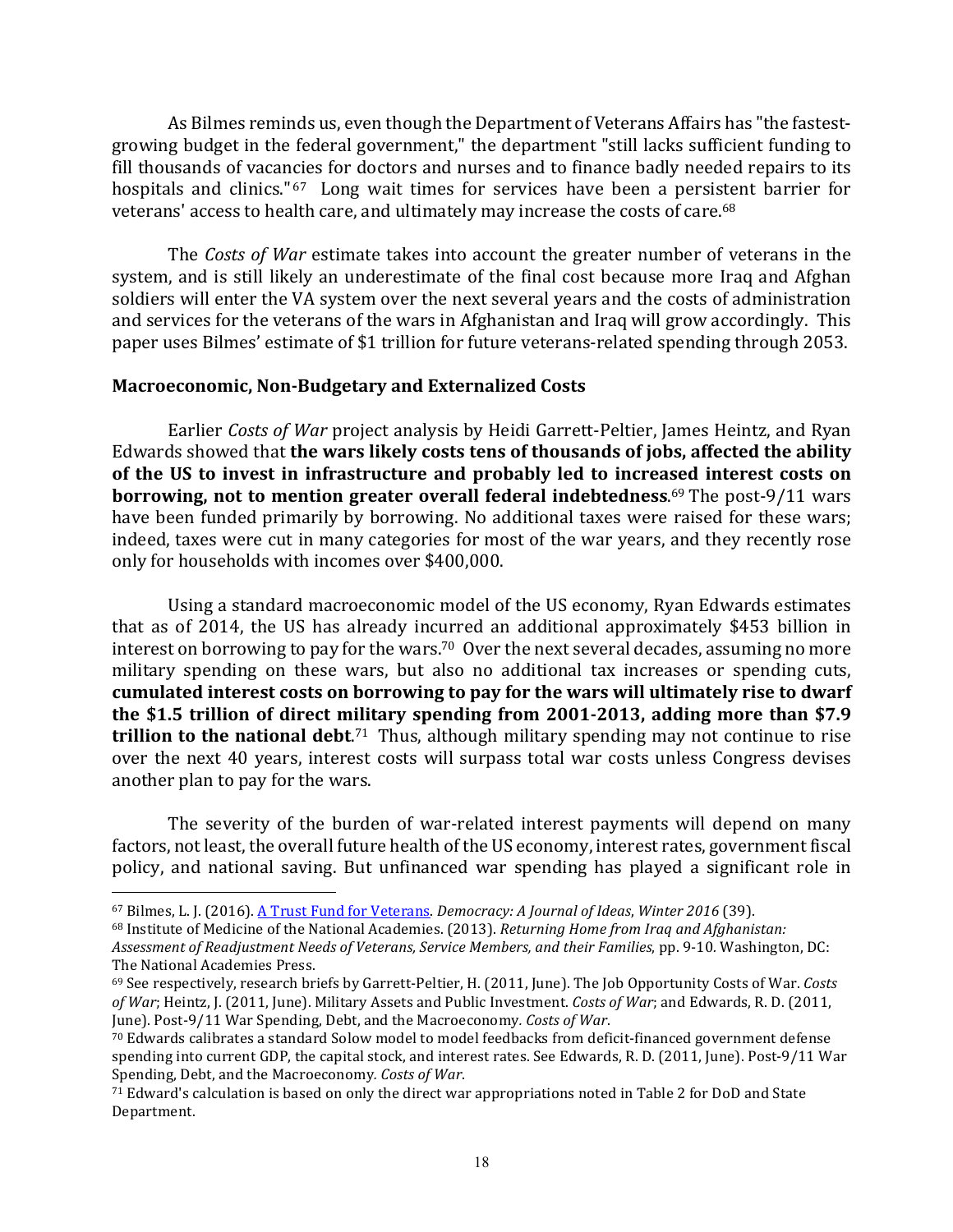raising the US national debt, and it has few of the benefits associated with other measures that have raised the debt, such as reductions in taxes and increases in spending, which were policies intended to combat the recession.

Some of the costs of the wars in Iraq and Afghanistan have been externalized and therefore do not appear in this accounting, focused on US federal outlays and obligations. Specifically, as Zoe Wool's research shows, the externalized costs include the social costs of care for disabled veterans borne by their families.<sup>72</sup> The costs to US military families of uncompensated expenses of caring for injured family members may be as much as \$300-400 billion over the next several decades.<sup>73</sup> Further, state and local governments assume some of the costs of veteran's care and benefits.<sup>74</sup> Finally, each one of the nearly  $7,000$  US soldiers killed by wars in Iraq and Afghanistan could be assigned a statistical value of human life  $-$  a dollar value to their deaths. The *Costs of War* project has not estimated the economic impact on the United States economy  $-$  the loss of economic productivity  $-$  of the deaths and injuries of US soldiers due to the wars.

The economic costs of the war for other countries are also not included in this accounting. The costs incurred outside the US by its allies and by the people and governments of Afghanistan, Pakistan, and Iraq total in the many billions of dollars. For example, the disruption caused by war to Iraq's health care and economic infrastructure has led to continued adverse health effects and a continuing economic burden for the people of Iraq and the region. Much the same can be said of the wars in Afghanistan and Pakistan. There are millions of refugees for whom the burden of care has fallen to international humanitarian organizations and host countries. The UK spent about \$14 billion in Iraq from 2003-2011 and was projected to spend about \$30 billion in Afghanistan by the time of the complete withdrawal of the UK.<sup>75</sup> By one estimate published in 2011, the budgetary costs of German military involvement in Afghanistan is more than \$15 billion (12 billion Euros), at the low end, and this number does not include medical costs or the costs of financing the German participation in the war. $76$ 

While the US has given assistance to the governments of Afghanistan, Pakistan, and Iraq, there are still hundreds of billions of dollars' worth of reconstruction and military costs borne by those governments. Further, there is also increased military spending in Pakistan (beyond what the US has given in military aid) and a burden of refugee flows in these

<sup>72</sup> Wool, Z. H. (2013, February). The War Comes Home: Institutionalizing Informal Care and the Family Consequences of Combat Injuries. Costs of War.

<sup>73</sup> Bilmes, L. J. (2011, June). Current and Projected Future Costs of Caring for Veterans of the Iraq and Afghanistan Wars. *Costs of War;* Howell, A., & Wool, Z. H. (2011, June). The War Comes Home: The Toll of War and The Shifting Burden of Care. *Costs of War*; and Wool, Z. H. (2013, February). The War Comes Home: Institutionalizing Informal Care and the Family Consequences of Combat Injuries. Costs of War.

<sup>74</sup> See Smith, B. (2015, January 3). The Cost of Iraq and Afghanistan Veterans' Care to Texas. Costs of War; Lattanzi-Silveus, L. (2015, January 1). Costs of the Wars in Afghanistan and Iraq for the State of Rhode Island. *Costs of War.*

<sup>&</sup>lt;sup>75</sup> BBC. (2011, December 14). *Iraq War in Figures*. Kirkup, J. (2012, May 19). Afghan War Will Costs British Taxpayers £20 billion by Time Mission is Complete. *The Telegraph*.

<sup>&</sup>lt;sup>76</sup> Brück, T., de Groot, O. J., & Schneider, F. (2011, November). The Economic Costs of the German Participation in the Afghanistan War. *Journal of Peace Research, 48*(6), 793-805.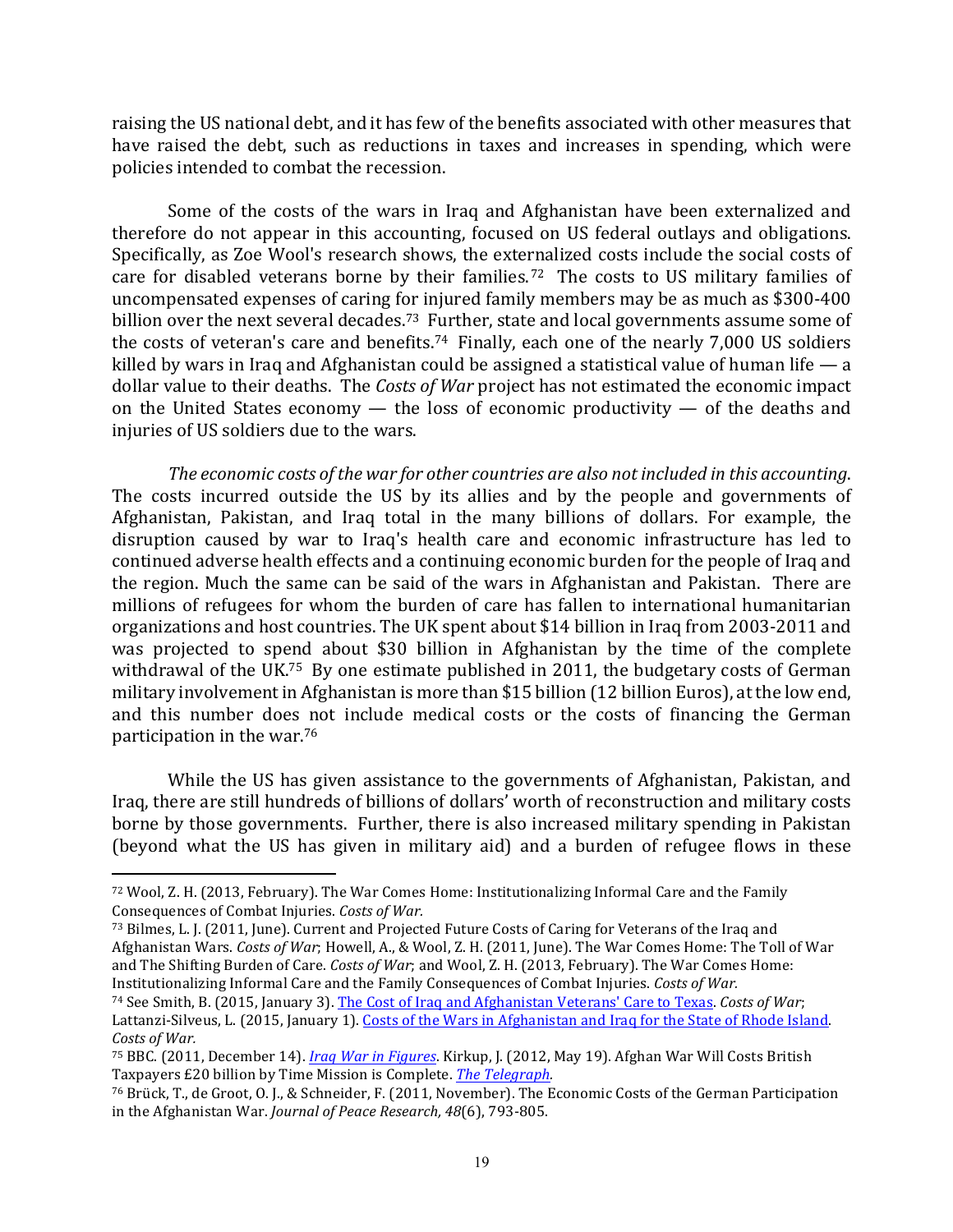countries. While the US does provide some money to the victims of war in Pakistan through USAID Civilian Victim Support Program grants, local governments in Pakistan  $-$  in Balochistan and Khyber Paktunkhwa — provide assistance to civilian victims of conflict and terrorism.77 

In addition, there is a budgetary burden to international institutions involved in humanitarian assistance in the war zones, which is shared broadly by many of the world's governments. This burden includes the costs of work by UN agencies, non-governmental organizations, humanitarian organizations such as the International Committee for the Red Cross and Handicap International, and regional governments that care for refugees and displaced people in the war zones.

## *Conclusion: Pre-War Optimism about Costs and the \$4.78 Trillion-Plus Reality*

By my conservative estimate, the wars in Iraq and Afghanistan have cost and will cost more than \$4.78 trillion, including future veterans' care and the President's request for FY2017 Overseas Contingency Operations, but *not including all future interest on debt associated with the wars.* This will likely be many trillions of dollars. And as explained earlier, this paper's estimate does not include all the costs of the war for which it is difficult to come to a reasonable estimate or which are smaller and scattered in various federal and state budgets. For example, as noted above, I have not included the various costs of veterans' care that have fallen to state and local governments or other costs externalized to military families and Americans more generally. Nor have I estimated the macro-economic consequences of the wars.

In the previous version of this paper, I assumed 65 percent of the costs of veterans' care and disability expenses could be attributed to the Iraq war.<sup>78</sup> The long duration of these wars, and the fact that they occurred simultaneously, involving many of the same personnel and equipment, has meant that their expenses and future costs related to personnel are increasingly difficult to disaggregate. In addition, Overseas Contingency Operations are essentially global in scope  $-$  occurring in Africa, the Americas, Europe and Asian and the Pacific. While more soldiers served in Iraq, many soldiers have served multiple deployments in both war zones. Further, the trauma and injury soldiers experience is cumulative and the VA does not track injuries by war zone, but by time of service.<sup>79</sup> Similarly, equipment was

<sup>77</sup> See Open Society Foundations. (2014). *After the Dead are Counted: US and Pakistani Responsibilities for Victims of Drone Strikes*, pp. 22-23. 

 $78$  The peak number of troops deployed in Iraq was 170,000 soldiers in 2007 and about 32,000 have been reported as wounded in action in Iraq. US troop levels in Afghanistan peaked at about 101,000 in 2011 and so far more than 19,000 have been wounded in action as of January 2014. In the past two years, the severity of the injuries of troops returning from Afghanistan has grown. See Lutz, C. (2013, February 21). US and Coalition Casualties in Iraq and Afghanistan. *Costs of War*; and Fischer, H. (2015, August 7). A Guide to US Military *Casualty Statistics: Operations Freedom's Sentinel, Operation Inherent Resolve, Operation New Dawn, Operation Iraqi Freedom, and Operation Enduring Freedom,* p. 1. Washington, DC: Congressional Research Service.  $79$  Linda Bilmes also argues that there is no "reasonable way to divide costs." Personal communication, June 20, 2014.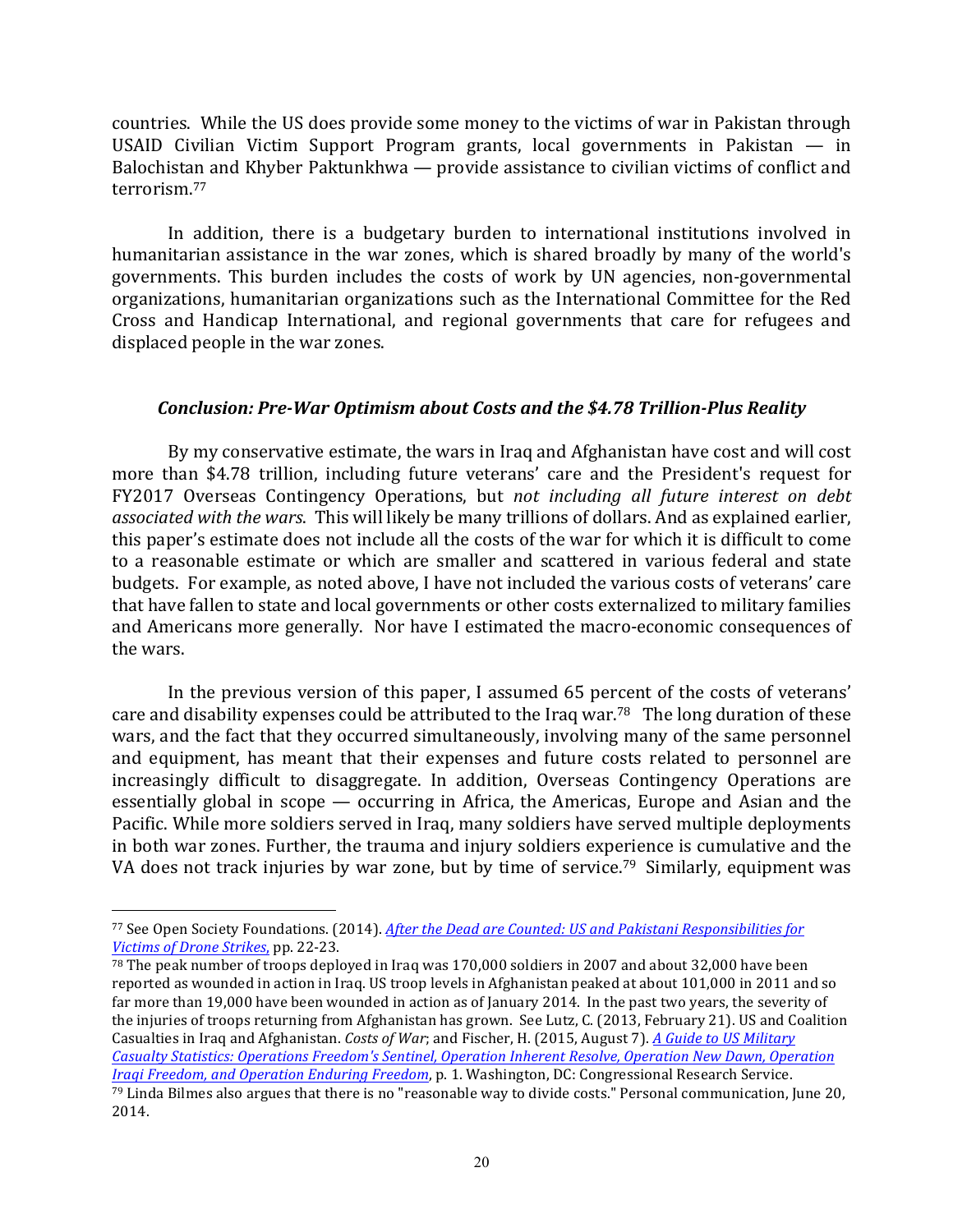often used in both major war zones, so the costs to repair and replace equipment may not be separable by war zone at the aggregate level. Further, soldier's pay, death gratuity benefits and health care costs rose for the entire military, regardless of whether they were deployed to a war zone.<sup>80</sup> Nonetheless, an estimate of the proportion of total costs that could be attributed to each war zone, based on the proportion OCO spending through FY2016, attributes less than 1% of total costs to the war in Syria, about 45% to the war in Afghanistan/Pakistan, and 46% to the Iraq war. Spending on other OCO accounts for about 7% of the total spending.

This paper's estimate of current and future costs of war *greatly* exceeds pre-war and early estimates. Indeed, optimistic assumptions and a tendency to underestimate and undercount war costs have, from the beginning, been characteristic of the estimates of the budgetary costs and the fiscal consequences of these wars.

Nowhere is this clearer than estimates of the budgetary costs of the Iraq war. In mid-September 2002 Lawrence Lindsey, then President Bush's chief economic adviser, estimated that the "upper bound" costs of war against Iraq would be \$100 to \$200 billion. Overall, Lindsey suggested however that, "The successful prosecution of the war would be good for the economy."<sup>81</sup> On 31 December 2002, Mitch Daniels, then the director of the Office of Management and Budget estimated that the costs of war with Iraq would be \$50 to 60 billion.<sup>82</sup> Daniels suggested that Lindsay's estimates were much too high, although neither official provided details for the basis of their estimates. There were other pre-war estimates for the costs of war in Iraq. For instance, in September 2002, US House of Representatives Budget Committee Democratic staff estimated costs of \$48 to 60 billion, assuming 30 to 60 days of combat and a 2<sup>1</sup>/<sub>2</sub> month occupation.<sup>83</sup> The headline in *The Wall Street Journal* covering the Congressional estimate read, "Lindsey Overestimated Costs of Iraq War, Democrats Say."84 Later in 2002, Yale economist William Nordhaus suggested a nearly \$2 trillion cost for the Iraq war if the war were to be protracted and difficult. He argued while the main component of costs could be higher oil prices (\$778 billion), a long war could cost \$140 billion in direct military spending and another \$615 billion to pay for occupation, peacekeeping, reconstruction and nation-building, and humanitarian assistance.<sup>85</sup> To this, Nordhaus added an estimated \$391 billion in negative macroeconomic consequences. The most comprehensive estimate of the long-term budgetary costs of both wars  $-$  including direct and indirect

<sup>80</sup> For instance, Congress increased the Death Gratuity from \$12,000 to 100,000 for all active duty military personnel in 2005, effective starting in FY2006. See Department of Defense. (2008). *Death Gratuity*. Death gratuities that occur as a result of specific operations are charged to that OCO account.

<sup>&</sup>lt;sup>81</sup> Lindsey, quoted in Davis, B. (2002, September 16). Bush Economic Aid Says the Cost of Iraq War May Top \$100 Billion. The Wall Street Journal.

<sup>82</sup> Bumiller, E. (2002, December 31). Threats and Responses: The Cost; White House Cuts Estimates of Cost of War with Iraq. The New York Times.

<sup>83</sup> House Budget Committee. (2002, September 23). *Assessing the Costs of Military Action Against Iraq: Using Desert Shield/Desert Storm as Basis for Estimates*. 

<sup>84</sup> Davis, B. (2002, September 24). Lindsey Overestimated Costs of Iraq War, Democrats Say. The Wall Street *Journal.*

<sup>85</sup> Nordhaus, W. D. (2002). The Economic Consequences of a War with Iraq. In American Academy of Arts and Sciences (Ed.), *War with Iraq, Costs, Consequences, and Alternatives* (51-86). Cambridge: American Academy of Arts and Sciences.